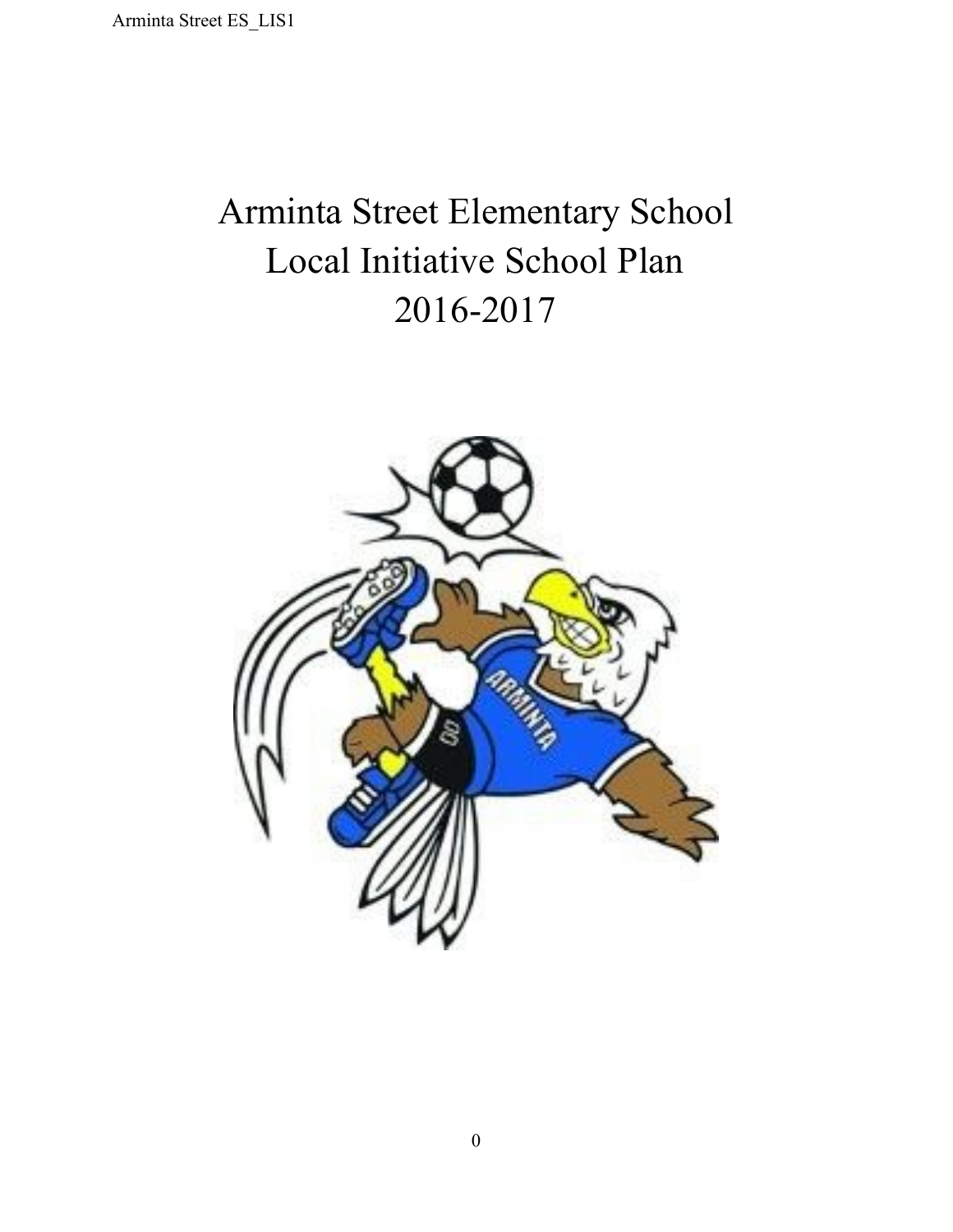### **TABLE OF CONTENTS**

### I - General [Questions](#page-2-0)

- 1. Vision and [Mission](#page-3-0) Vision [Statement](#page-3-1) Mission [Statement](#page-4-0)
- 2. School Data [Profile/Analysis](#page-4-1) What is the current state of our [school?](#page-4-2) Based on your analysis, please identify the most central and/or urgent needs/challenges that the school seeks to address in order to improve the teaching and learning environment?
- 3. Family and Community [Engagement](#page-10-0)
- 4. School Culture and [Climate](#page-11-0) [Academic](#page-11-1) Culture [Professional](#page-12-0) Culture
- 5. Design Team [Capacity](#page-12-1)
- II LIS [Instructional](#page-15-0) Program

[Autonomy](#page-16-0) Model Specific LIS

Professional Development

School Schedule and Calendar

Staffing (Mutual Consent)

Rationale for Autonomous Model Chosen

III - [Implementation](#page-23-0)

Detail of [Implementation](#page-26-0) Past, Present, and Future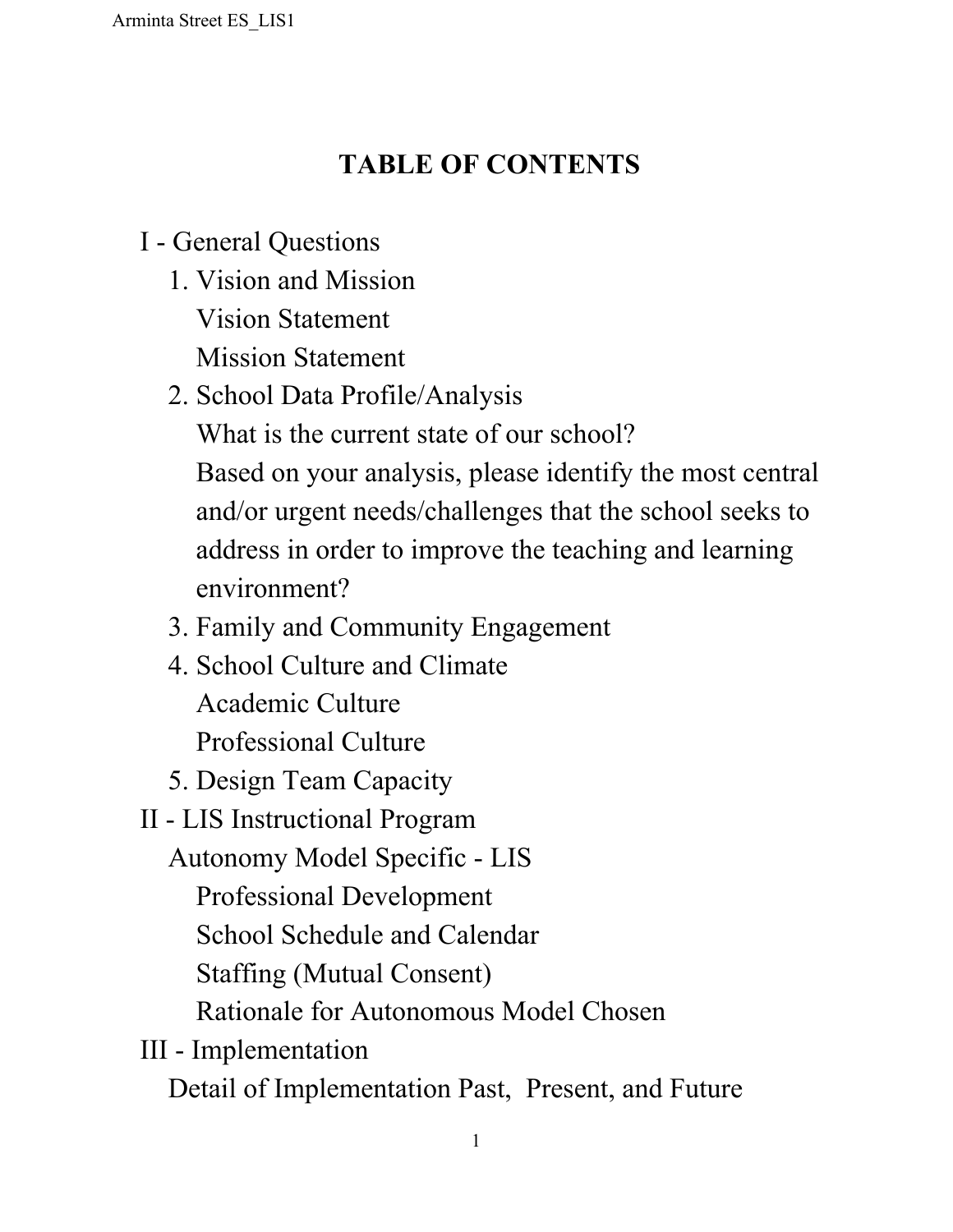## <span id="page-2-0"></span>**I General Questions**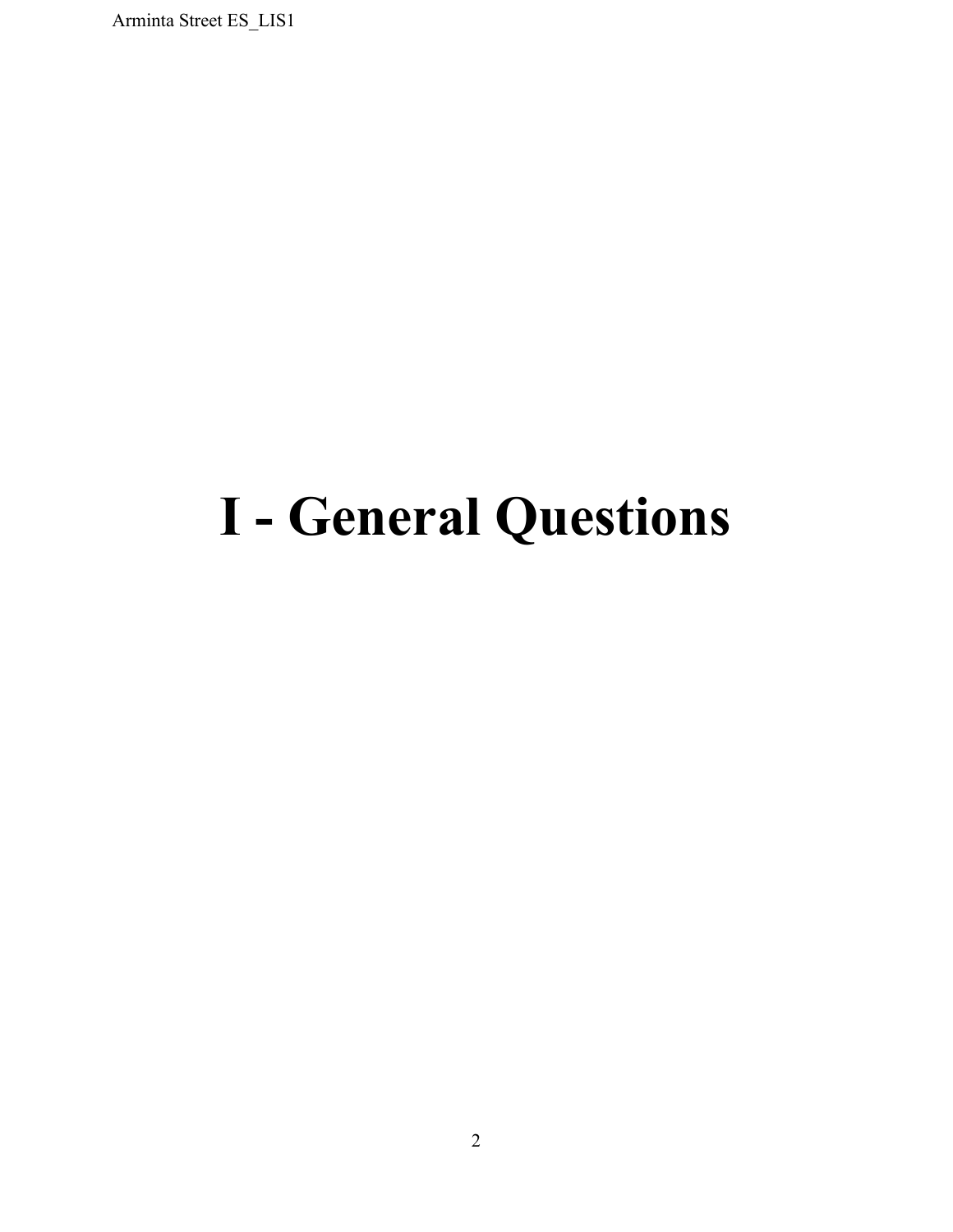#### <span id="page-3-0"></span>**1. Vision and Mission**

#### <span id="page-3-1"></span>**Vision Statement**

Arminta's vision is to promote a dynamic learning community where all stakeholders play an active role in helping students achieve their greatest potential. Our goal is to enhance learning through data analysis, co-teaching, technology integration, projects based learning, Educator Development & Support Frameworks, English Language Development, and the use of Common Core and Next Generation Science Standards to plan effective instruction.

Arminta Street Elementary School stakeholders create an academic, physical, emotional, social, and safe environment where everyone can learn and respect one another. As part of our school-wide behavior support system, we enforce an anti-bullying policy and the "Be Safe, Be Respectful, and Be Responsible" Program. In addition, teachers implement Second Step Violence Prevention Program in the classroom to provide students with the necessary tools to develop appropriate social interaction. Students are responsible for learning and following all classroom rules. Quarterly Awards Assemblies are held to recognize students' academic achievement, citizenship, attendance, and positive behavior. All stakeholders hold students and staff accountable for their conduct through the use of "Caught Being Good Eagle Tickets" and "Staff Eagle Awards" followed by a weekly "Eagle Award" raffle.

Arminta Street Elementary School strives to continually build a collaborative and trusting relationship among all stakeholders. Six times a year, administrative team members, teachers, staff, parents, and community members meet at English Learner Advisory Committee, School Site Council, and Coffee with the Principal meetings to discuss pertinent issues. Through the parent center, Arminta continually provides support and resources to families in need. We are committed to maintaining communication with our school community by offering additional trainings for parents, parent-teacher workshops, and literacy  $&$  math family events. These collaborations will promote on-going engagement and communication among all stakeholders for continued student academic achievement.

Arminta aims to establish a highly effective learning environment. Our goal is to equip our students with the necessary skills to become higher level critical thinkers and independent problem solvers. Arminta Street Elementary will implement the Common Core State Standards and Educator Development & Support Framework as a driving force to guide effective Arminta Street ES LIS teaching practices that will facilitate student achievement. Teachers will utilize diverse research based strategies and differentiate instruction to meet the needs of various learners including English Learners, GATE Students, Students with Special Needs, and Students with Disabilities. Evidence of student progress will be collected through classroom observations, portfolios, artifacts, teacher created assessments, and district performance measures. On a bi-weekly basis, teachers will meet to discuss and review student data, plan lessons, share best teaching practices, and set grade level goals, in order to continuously monitor progress and improve instruction. All teaching staff will implement classroom based intervention by scheduling Universal Access Time, small group instruction, and pull out intervention such as the Learning Center.

Arminta's vision is to instill in each student the desire to learn and become socially responsible adults. We are committed to making our students' college and career ready by providing a risk free and academically rich environment. We value the pursuit of lifelong learning and are dedicated to nurturing high self esteem and respect for others. Our ultimate goal is to empower each student to achieve their greatest potential.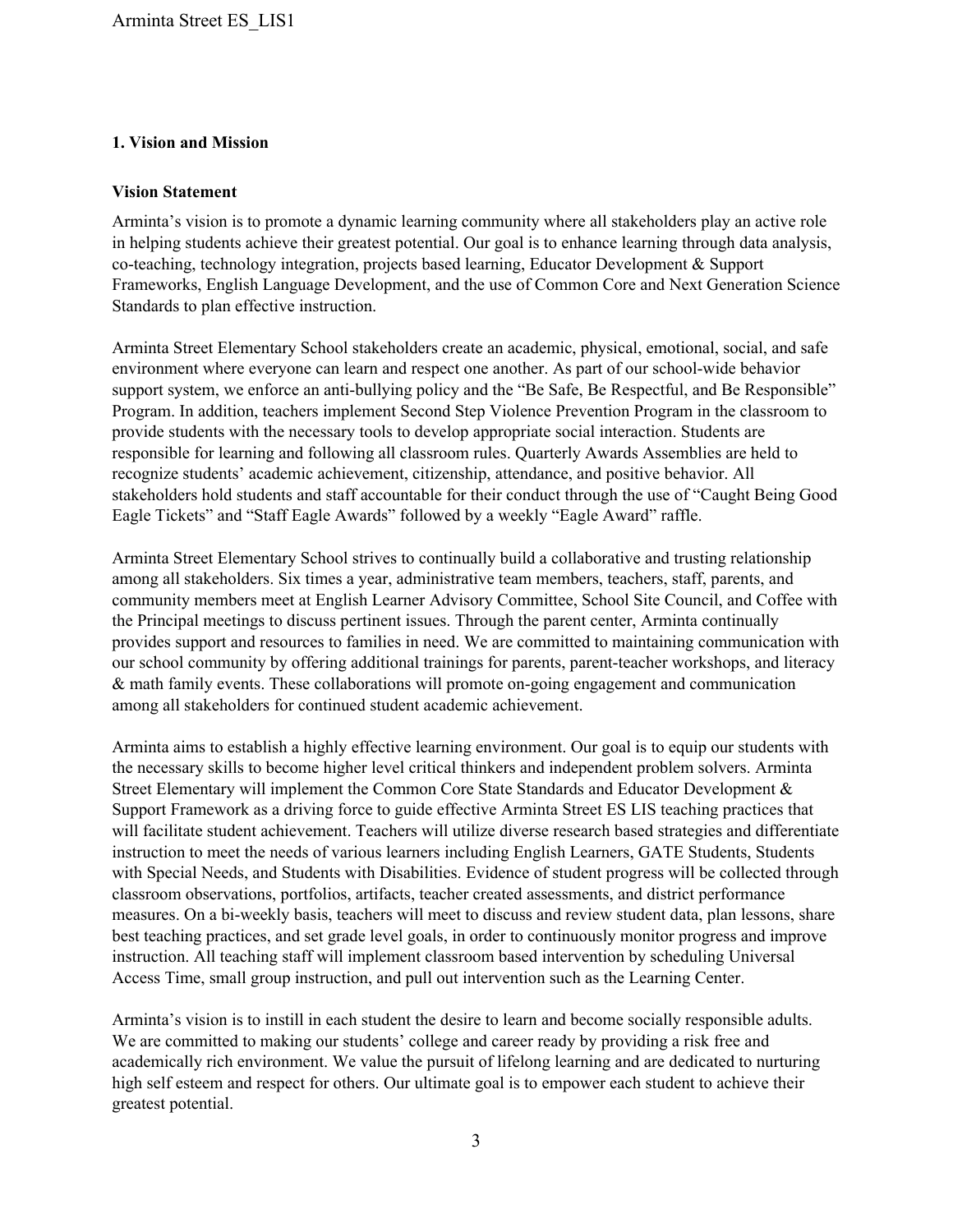#### <span id="page-4-0"></span>**Mission Statement**

The mission of Arminta Elementary is to ensure every community member has the benefit of a comprehensive, evolving, and challenging educational program that nurtures the twenty-first century learner. Through the collaborative efforts of our professional learning community, we strive to provide equitable access to excellent academics via a blended learning environment, lifelong learner habits and skills instruction through strategic character development.

#### <span id="page-4-2"></span><span id="page-4-1"></span>**2. School Data Profile/Analysis**

#### **What is the current state of our school?**

Arminta Street Elementary School currently serves 489 Pre-K through 5th grade students, including Special Day Classes. In Kindergarten through 5th grade, the following subgroups constitute the total of our student population: Socially Economically Disadvantaged Students-93.5%, English Learners (ELs)-35%, Reclassified as Fluent English Proficient (RFEP)-12%, Students with Disabilities (SWD)-6%, and Identified Gifted (GATE)-2%.

The following table shows our school-wide California Assessment of Student Performance and Progress (CAASPP) results in **English Language Arts**from 20142015

|                                     | 3rd Grade | 4th Grade | 5th Grade | 6th Grade  | 7th Grade  | 8th Grade | 11th Grade | All        |
|-------------------------------------|-----------|-----------|-----------|------------|------------|-----------|------------|------------|
| Number of Students Enrolled         | 91        | 78        | 82        | N/A        | N/A        | N/A       | N/A        | 251        |
| Number of Students Tested           | 89        | 78        | 80        | N/A        | N/A        | N/A       | N/A        | 247        |
| Percent of Enrolled Students Tested | 97.8%     | 100.0%    | 97.6%     | N/A        | N/A        | N/A       | N/A        | 98.4%      |
| Number of Students With Scores      | 89        | 78        | 80        | N/A        | N/A        | N/A       | N/A        | 247        |
| Mean Scale Score                    | 2370.1    | 2399.4    | 2437.8    | <b>N/A</b> | <b>N/A</b> | N/A       | <b>N/A</b> | <b>N/A</b> |
| Standard Exceeded                   | 4%        | 4%        | 5 %       | N/A        | N/A        | N/A       | N/A        | 4 %        |
| Standard Met                        | 17 %      | 13 %      | 15 %      | N/A        | N/A        | N/A       | N/A        | 15 %       |
| <b>Standard Nearly Met</b>          | 31%       | 22%       | 25%       | N/A        | N/A        | N/A       | N/A        | 26 %       |
| Standard Not Met                    | 47 %      | 62 %      | 55 %      | <b>N/A</b> | N/A        | N/A       | N/A        | 54 %       |

#### **Overall Achievement**

Fluent English Speakers/English Only (EO) CAASPP results in English Language Arts from 20142015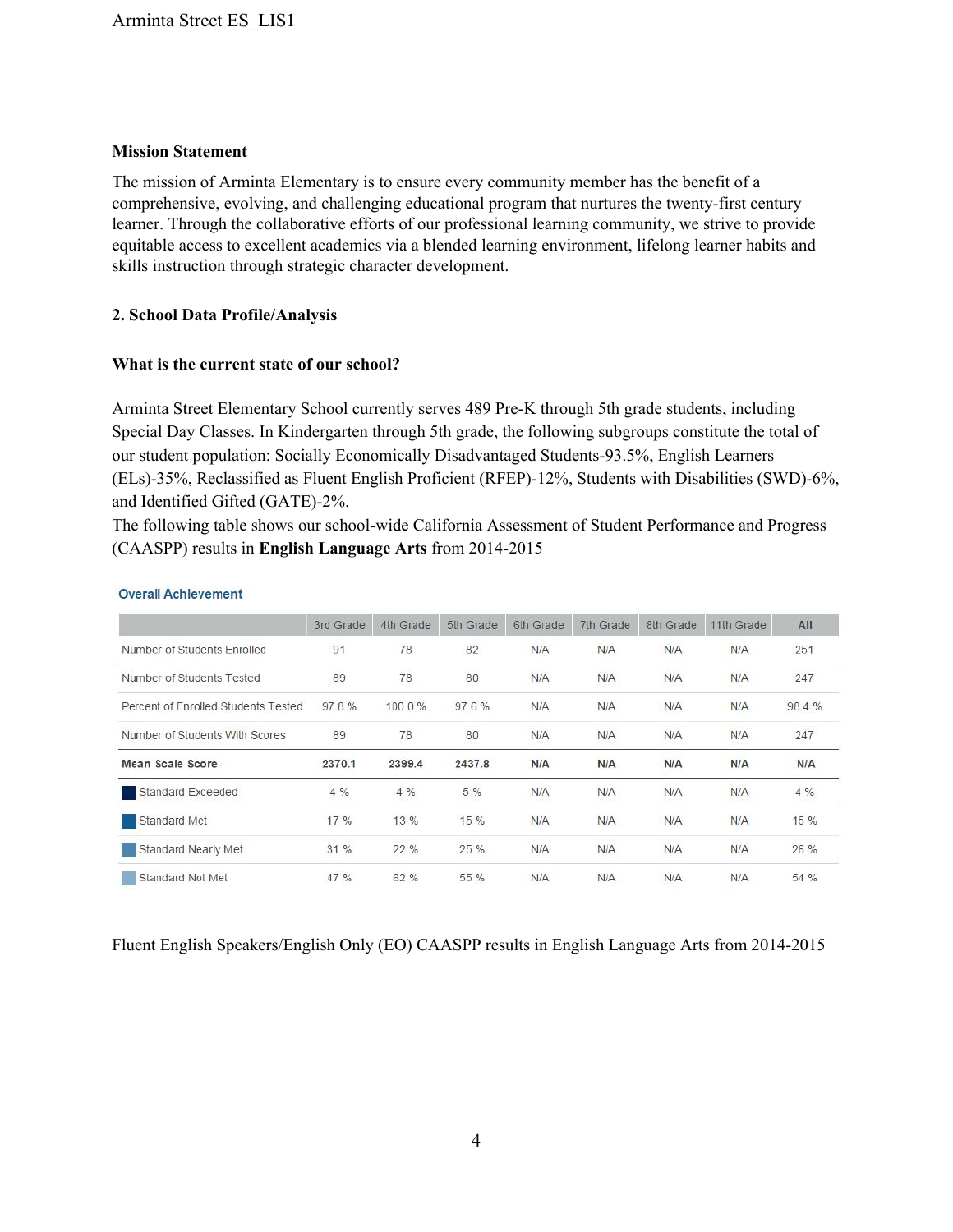#### **Overall Achievement**

|                                     | 3rd Grade | 4th Grade | 5th Grade | 6th Grade | 7th Grade | 8th Grade | 11th Grade | All        |
|-------------------------------------|-----------|-----------|-----------|-----------|-----------|-----------|------------|------------|
| Number of Students Enrolled         | 91        | 78        | 82        | N/A       | N/A       | N/A       | N/A        | 251        |
| Number of Students Tested           | 60        | 55        | 66        | N/A       | N/A       | N/A       | N/A        | 181        |
| Percent of Enrolled Students Tested | 65.9%     | 70.5%     | 80.5%     | N/A       | N/A       | N/A       | N/A        | 72.1%      |
| Number of Students With Scores      | 60        | 55        | 66        | N/A       | N/A       | N/A       | N/A        | 181        |
| <b>Mean Scale Score</b>             | 2402.9    | 2419.0    | 2454.4    | N/A       | N/A       | N/A       | N/A        | <b>N/A</b> |
| <b>Standard Exceeded</b>            | 7%        | 5%        | 6 %       | N/A       | N/A       | N/A       | N/A        | 6 %        |
| Standard Met                        | 25 %      | 16 %      | 18 %      | N/A       | N/A       | N/A       | N/A        | 20%        |
| Standard Nearly Met                 | 42 %      | 29%       | 30 %      | N/A       | N/A       | N/A       | N/A        | 34%        |
| Standard Not Met                    | 27%       | 49 %      | 45 %      | N/A       | N/A       | N/A       | N/A        | 40 %       |

#### Reclassified Fluent English Speakers (RFEP) CAASPP results in English Language Arts from 2014-2015

#### **Overall Achievement**

|                                     | 3rd Grade | 4th Grade | 5th Grade | 6th Grade | 7th Grade | 8th Grade | 11th Grade | AII   |
|-------------------------------------|-----------|-----------|-----------|-----------|-----------|-----------|------------|-------|
| Number of Students Enrolled         | 91        | 78        | 82        | N/A       | N/A       | N/A       | N/A        | 251   |
| Number of Students Tested           | 20        | 18        | 34        | N/A       | N/A       | N/A       | N/A        | 72    |
| Percent of Enrolled Students Tested | 22.0%     | 23.1%     | 41.5%     | N/A       | N/A       | N/A       | N/A        | 28.7% |
| Number of Students With Scores      | 20        | 18        | 34        | N/A       | N/A       | N/A       | N/A        | 72    |
| <b>Mean Scale Score</b>             | 2406.7    | 2425.0    | 2470.9    | N/A       | N/A       | N/A       | N/A        | N/A   |
| Standard Exceeded                   | 5 %       | 6%        | 6 %       | N/A       | N/A       | N/A       | N/A        | 6 %   |
| <b>Standard Met</b>                 | 30%       | 6 %       | 18 %      | N/A       | N/A       | N/A       | N/A        | 18 %  |
| Standard Nearly Met                 | 40 %      | 39 %      | 35%       | N/A       | N/A       | N/A       | N/A        | 38 %  |
| Standard Not Met                    | 25 %      | 50 %      | 41 %      | N/A       | N/A       | N/A       | N/A        | 39 %  |

English Learner (EL) CAASPP results in English Language Arts from 2014-2015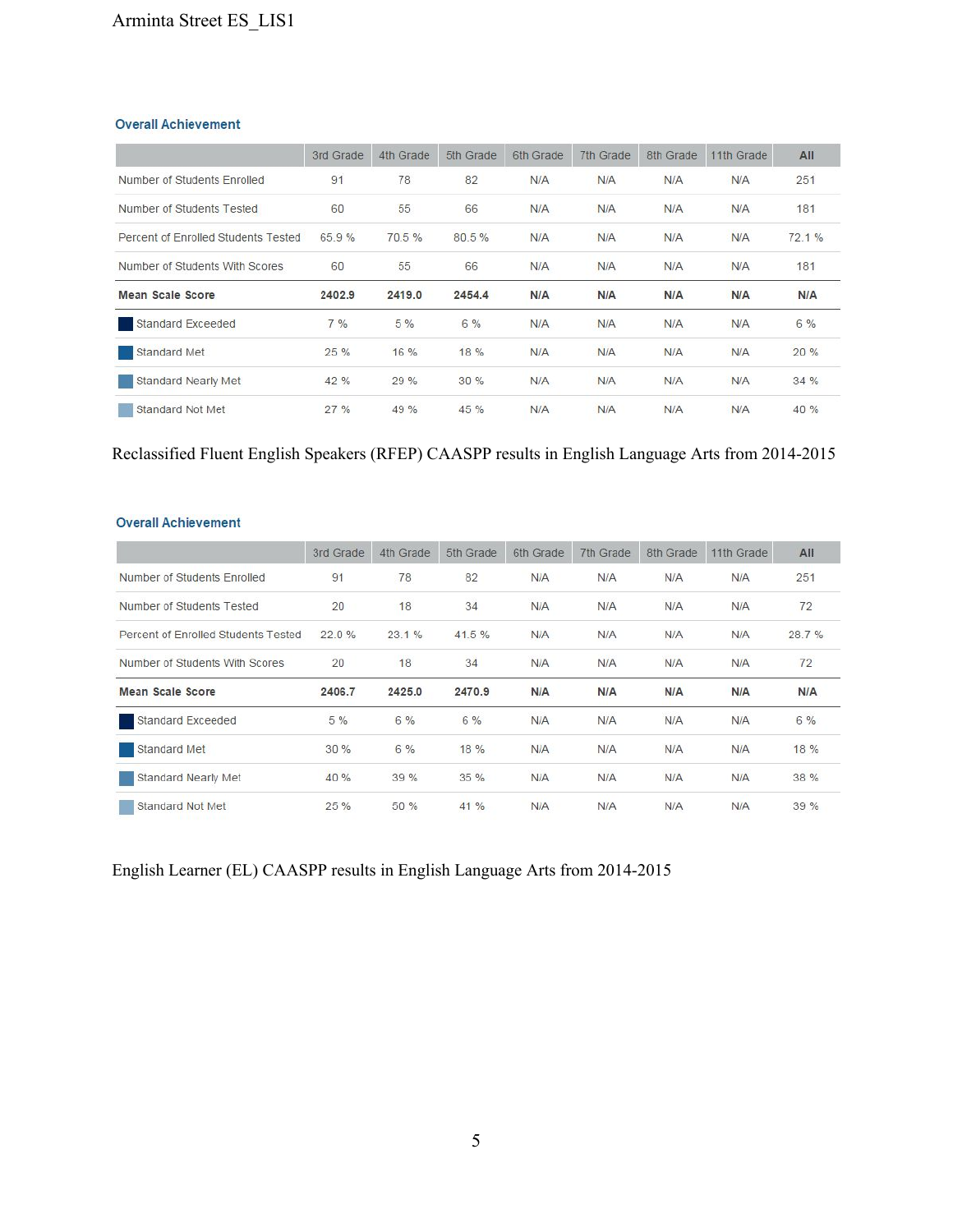#### **Overall Achievement**

|                                     | 3rd Grade | 4th Grade | 5th Grade | 6th Grade  | 7th Grade | 8th Grade | 11th Grade | All        |
|-------------------------------------|-----------|-----------|-----------|------------|-----------|-----------|------------|------------|
| Number of Students Enrolled         | 91        | 78        | 82        | N/A        | N/A       | N/A       | N/A        | 251        |
| Number of Students Tested           | 29        | 23        | 14        | N/A        | N/A       | N/A       | N/A        | 66         |
| Percent of Enrolled Students Tested | 31.9%     | 29.5%     | 17.1%     | N/A        | N/A       | N/A       | N/A        | 26.3%      |
| Number of Students With Scores      | 29        | 23        | 14        | N/A        | N/A       | N/A       | N/A        | 66         |
| Mean Scale Score                    | 2302.3    | 2352.6    | 2359.4    | <b>N/A</b> | N/A       | N/A       | N/A        | <b>N/A</b> |
| <b>Standard Exceeded</b>            | 0%        | $0\%$     | $0\%$     | <b>N/A</b> | N/A       | N/A       | N/A        | $0\%$      |
| Standard Met                        | $0\%$     | 4%        | 0%        | N/A        | N/A       | N/A       | N/A        | 2%         |
| Standard Nearly Met                 | 10 %      | 4%        | 0%        | N/A        | N/A       | N/A       | N/A        | 6 %        |
| Standard Not Met                    | 90%       | 91%       | 100%      | N/A        | N/A       | N/A       | N/A        | 92%        |

The following table shows our school-wide California Assessment of Student Performance and Progress (CAASPP) results in **Mathematics** from 2014-2015

| <b>Overall Achievement</b> |
|----------------------------|
|----------------------------|

|                                     | 3rd Grade | 4th Grade | 5th Grade | 6th Grade | 7th Grade | 8th Grade  | 11th Grade | All        |
|-------------------------------------|-----------|-----------|-----------|-----------|-----------|------------|------------|------------|
| Number of Students Enrolled         | 91        | 78        | 82        | N/A       | N/A       | N/A        | N/A        | 251        |
| Number of Students Tested           | 91        | 78        | 82        | N/A       | N/A       | N/A        | <b>N/A</b> | 251        |
| Percent of Enrolled Students Tested | 100.0%    | 100.0%    | 100.0%    | N/A       | N/A       | N/A        | N/A        | 100.0%     |
| Number of Students With Scores      | 91        | 78        | 82        | N/A       | N/A       | N/A        | N/A        | 251        |
| Mean Scale Score                    | 2379.3    | 2410.2    | 2426.4    | N/A       | N/A       | <b>N/A</b> | N/A        | <b>N/A</b> |
| <b>Standard Exceeded</b>            | 4 %       | $0\%$     | 1%        | N/A       | N/A       | N/A        | N/A        | 2%         |
| Standard Met                        | 21%       | 14 %      | 5 %       | N/A       | N/A       | N/A        | N/A        | 14 %       |
| Standard Nearly Met                 | 33%       | 44 %      | 32%       | N/A       | N/A       | N/A        | N/A        | 36 %       |
| Standard Not Met                    | 42%       | 42%       | 62 %      | N/A       | N/A       | N/A        | <b>N/A</b> | 49 %       |

\*The following table shows our school-wide results on the California English Language Development Test (CELDT) for 2014-2015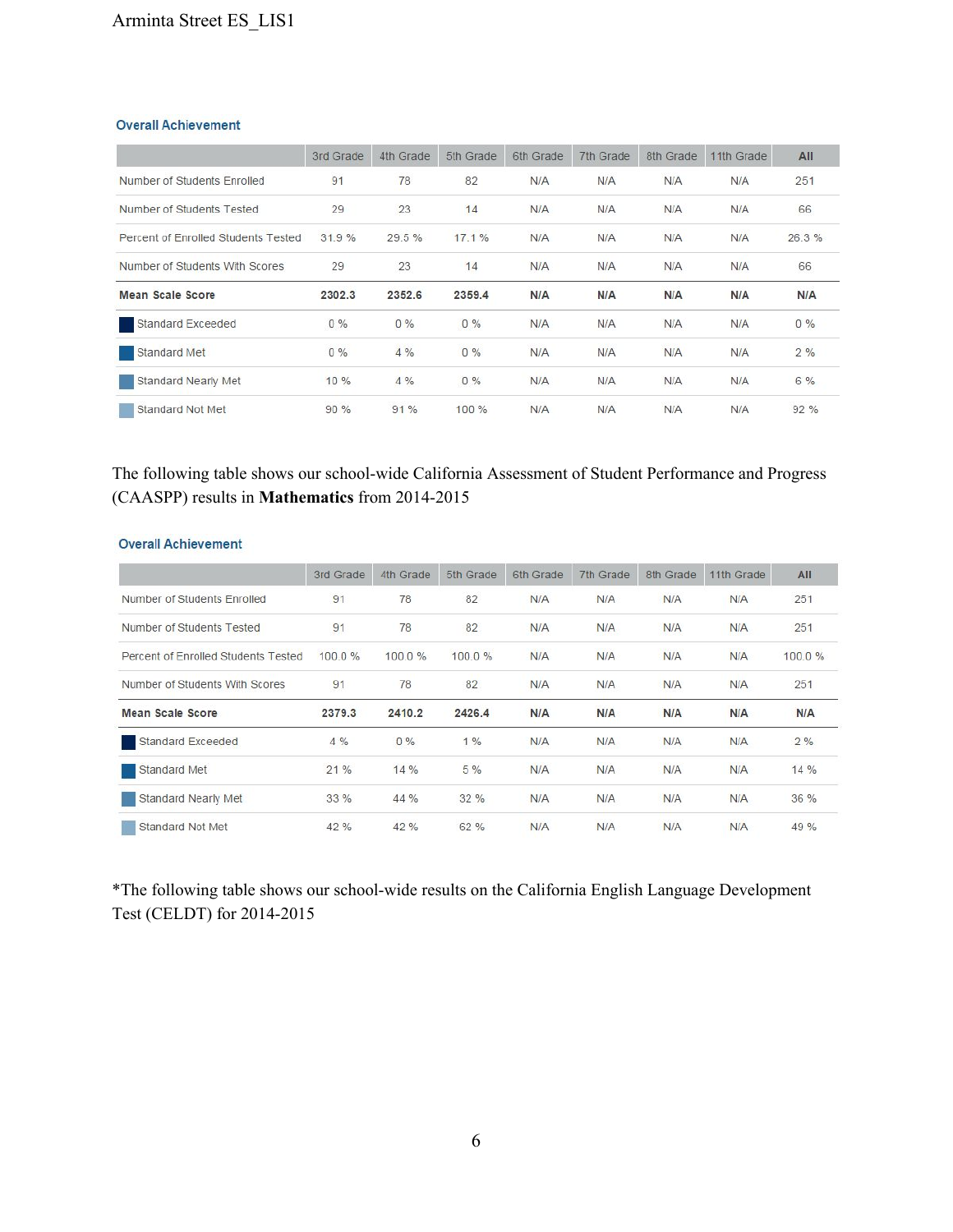| <b>Performance Level</b> | κ          |                            |               |                            | 4            | 5                                                                                          | 6 |                                                                                           | 8 | 9 | 10 | 11 | 12 | <b>Total</b>    |
|--------------------------|------------|----------------------------|---------------|----------------------------|--------------|--------------------------------------------------------------------------------------------|---|-------------------------------------------------------------------------------------------|---|---|----|----|----|-----------------|
| Advanced                 | $(0.0\%)$  | $(12.0\%)$                 | $(21.0\%)$    | $(0.0\%)$                  | (0.0%        |                                                                                            |   | $(0.0\%)$ $(0.0\%)$ $(0.0\%)$ $(0.0\%)$ $(0.0\%)$ $(0.0\%)$ $(0.0\%)$ $(0.0\%)$           |   |   |    |    |    | 10<br>$(8.0\%)$ |
| Early Advanced           | $(86.0\%)$ | (48.0%                     | $(38.0\%)$    | (8.0%)                     | $17.0\%$     |                                                                                            |   | $(7.0\%)$ $(0.0\%)$ $(0.0\%)$ $(0.0\%)$ $(0.0\%)$ $(0.0\%)$ $(0.0\%)$ $(0.0\%)$ $(0.0\%)$ |   |   |    |    |    | 38<br>(29.0%    |
| Intermediate             | $(14.0\%)$ | (32.0%)                    | (24.0%        | 16 <sub>1</sub><br>(62.0%) | 14<br>(61.0% | $(73.0\%)$ $(0.0\%)$ $(0.0\%)$ $(0.0\%)$ $(0.0\%)$ $(0.0\%)$ $(0.0\%)$ $(0.0\%)$ $(0.0\%)$ |   |                                                                                           |   |   |    |    |    | 58<br>(45.0%)   |
| Early Intermediate       | (0.0%      | (4.0%)                     | (6.0%         | $(12.0\%)$                 | (4.0%        |                                                                                            |   | (7.0%) (0.0%) (0.0%) (0.0%) (0.0%) (0.0%) (0.0%) (0.0%) (0.0%)                            |   |   |    |    |    | (6.0%)          |
| Beginning                | $(0.0\%)$  | $(4.0\%)$                  | 12.0%         | $(19.0\%)$                 | 17.0%)       | $(13.0\%)$ $(0.0\%)$ $(0.0\%)$ $(0.0\%)$ $(0.0\%)$ $(0.0\%)$ $(0.0\%)$ $(0.0\%)$           |   |                                                                                           |   |   |    |    |    | 16<br>(12.0%    |
| Number Tested            |            | 25<br>$(100.0\%)$ (100.0%) | 34<br>(100.0% | 26<br>$(100.0\%)$          | 23           | 15<br>100.0%) [(100.0%) [(0.0%) [(0.0%) [(0.0%) [(0.0%) [(0.0%)] (0.0%) [(0.0%)] (100.0%)  |   |                                                                                           |   |   |    |    |    | 130             |

#### Number and Percent of Students at Each Overall Performance Level

#### **Domain Mean Scale Scores**

| Domain K                                                                      |  | $\mathbf{z}$                                                        | $-3P$ | $-4$ | 5   6   7   8   9   10   11   12 |  |  |  |  |
|-------------------------------------------------------------------------------|--|---------------------------------------------------------------------|-------|------|----------------------------------|--|--|--|--|
| Listening 468.6 450.3 489.3 453.9 474.8 472.7 0.0 0.0 0.0 0.0 0.0 0.0 0.0 0.0 |  |                                                                     |       |      |                                  |  |  |  |  |
| Speaking 471.6 483.8 543.5 498.4 550.8 523.7 0.0 0.0 0.0 0.0 0.0 0.0 0.0      |  |                                                                     |       |      |                                  |  |  |  |  |
| Reading                                                                       |  | 408.4 407.1 456.3 437.1 478.7 492.4 0.0 0.0 0.0 0.0 0.0 0.0 0.0 0.0 |       |      |                                  |  |  |  |  |
| Writing                                                                       |  | 366.9 401.4 450.3 465.3 468.0 501.3 0.0 0.0 0.0 0.0 0.0 0.0 0.0     |       |      |                                  |  |  |  |  |

\*CELDT data does not include initial scores for incoming Kindergarten students.

As can be gleaned from the data, Arminta Elementary is having marginal success in getting students to acceptable levels of proficiency across curriculums in grades 35. Over 50% of students exiting Arminta from 5th grade are scoring in the Standard Not Met range in English Language Arts. For Mathematics, the percentage is lower but still not acceptable. School-wide CELDT results show nearly half of English Learners are in the Intermediate range with 5th Grade Students being at 60%. However, End of Year (EOY) Dynamic Indicators of Basic Early Literacy Skills (Dibels) data from 20142015 showed the majority of students scoring in the benchmark range across grade levels, suggesting that students can read but are struggling with comprehension. Past CST, API, AYP, & AMO data is borderline irrelevant at this juncture since most of those students are in middle school now and California State Standards have changed to Common Core Standards. This is the most current data available and serves as our baseline data going into 2016-2017. As a predominantly low income school with a relatively high portion of second language learners, modifications need to be made in the instructional and operational programs. District provided curriculum, training, and funding has been insufficient and does not serve our demographic of students well. That being said, parents and students are satisfied with opportunities for achievement that the school provides as evident by our latest parent and student survey and Safe School Plan results.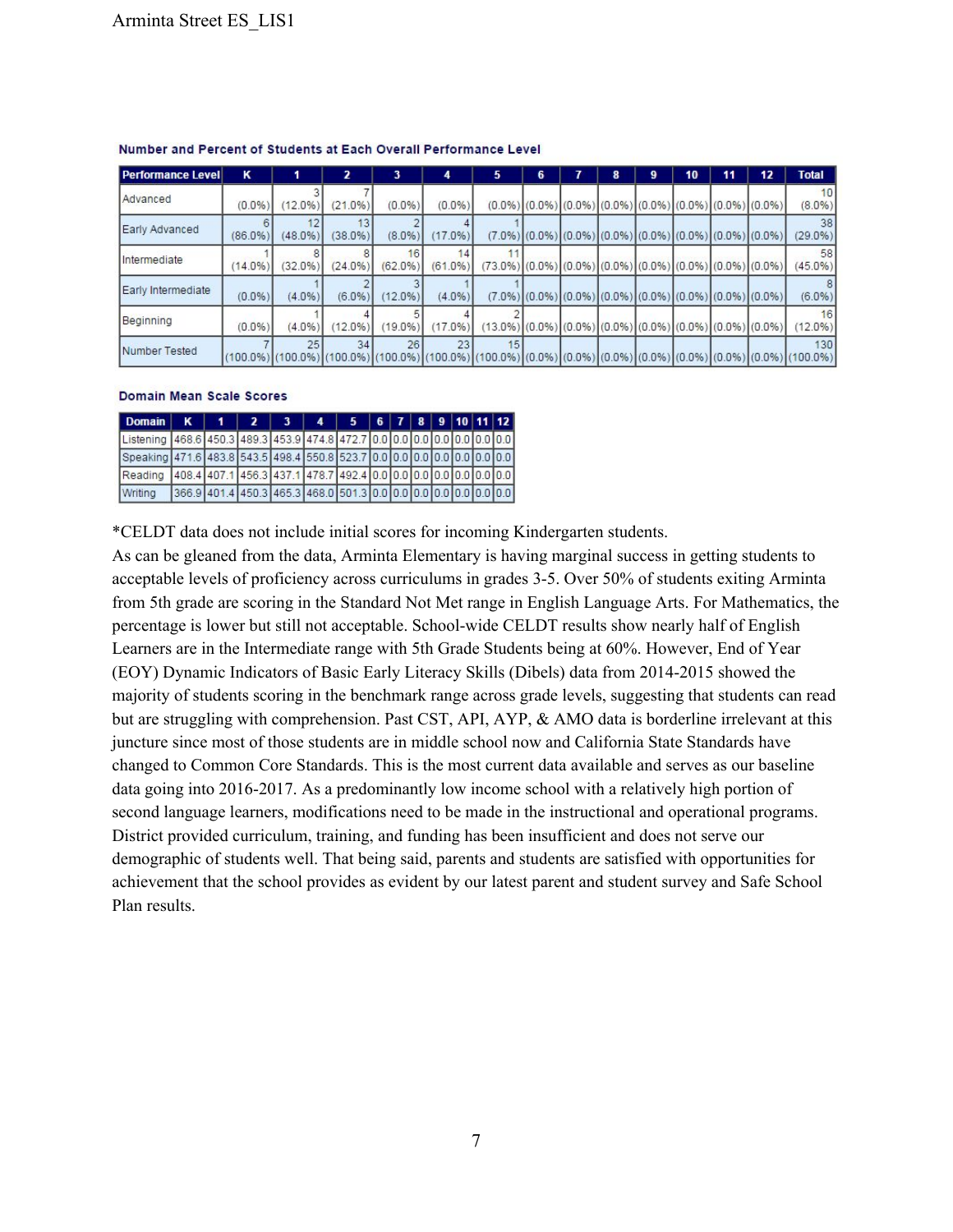#### \* The following table shows the latest Parent Quality Survey from the 20132014 school year

|                                                                                                                         |                   |                             |                 | % of parents who responded: |       |                          |                        | % who Agree or |              |
|-------------------------------------------------------------------------------------------------------------------------|-------------------|-----------------------------|-----------------|-----------------------------|-------|--------------------------|------------------------|----------------|--------------|
| <b>SURVEY QUESTION</b>                                                                                                  | <b>Don't Know</b> | <b>Strongly</b><br>disagree | <b>Disagree</b> | Neither<br>agree nor        | Agree | <b>Strongly</b><br>agree |                        | Strongly agree |              |
|                                                                                                                         |                   |                             |                 | disagree                    |       |                          | Number of<br>responses | <b>School</b>  | <b>LAUSD</b> |
| A. This school provides high quality<br>instruction to my child.                                                        | 3%                | 1%                          | 3%              | 10%                         | 52%   | 32%                      | 316                    | 84%            | 84%          |
| B. This school meets my child's social needs.                                                                           | 3%                | 1%                          | 3%              | 13%                         | 49%   | 31%                      | 320                    | 81%            | 84%          |
| C. This school has high expectations for all<br>students.                                                               | 3%                | 1%                          | 2%              | 6%                          | 53%   | 34%                      | 319                    | 88%            | 83%          |
| D. At this school, student discipline is fair.                                                                          | 3%                | 1%                          | 3%              | 11%                         | 48%   | 33%                      | 316                    | 81%            | 78%          |
| E. This school offers extra academic support<br>for students (tutoring, extra classes, etc.).                           | 3%                | 2%                          | 3%              | 5%                          | 43%   | 45%                      | 314                    | 88%            | 80%          |
| F. This school offers extra activities for<br>students' personal growth (sports, clubs,<br>enrichment classes, etc.).   | 9%                | 3%                          | 4%              | 12%                         | 41%   | 32%                      | 314                    | 73%            | 72%          |
| G. My child's background (race, ethnicity,<br>religion, gender, language, economic status) is<br>valued at this school. | 8%                | 2%                          | 1%              | 13%                         | 46%   | 30%                      | 314                    | 76%            | 77%          |
| <b>OVERALL SCHOOL QUALITY</b>                                                                                           | 5%                | 1%                          | 3%              | 10%                         | 47%   | 34%                      | 320                    | 81%            | 80%          |

\*The following table shows the latest Student Survey from the 2013-2014 school year

|                                                                                   |                   | % of students who responded: |                             |                   |             |                        | % Agree a little |       |
|-----------------------------------------------------------------------------------|-------------------|------------------------------|-----------------------------|-------------------|-------------|------------------------|------------------|-------|
| <b>SURVEY QUESTION</b>                                                            | Disagree a<br>lot | Disagree a<br>little         | <b>Neither</b><br>agree nor | Agree a<br>little | Agree a lot |                        | or a lot         |       |
|                                                                                   |                   |                              | disagree                    |                   |             | Number of<br>responses | <b>School</b>    | LAUSD |
| A. Adults at this school know my name.                                            | 3%                | 9%                           | 5%                          | 44%               | 38%         | 237                    | 82%              | 74%   |
| B. Adults at this school care about me.                                           | 2%                | 7%                           | 10%                         | 17%               | 64%         | 234                    | 81%              | 80%   |
| C. Adults at this school are fair to people of<br>all backgrounds.                | 3%                | 3%                           | 13%                         | 18%               | 63%         | 230                    | 81%              | 78%   |
| D. Adults at this school listen to what I have<br>to say.                         | 4%                | 5%                           | 7%                          | 32%               | 52%         | 238                    | 83%              | 76%   |
| E. I can go to an adult at this school if I need<br>help with schoolwork.         | 4%                | 3%                           | 9%                          | 25%               | 58%         | 233                    | 84%              | 79%   |
| F. I can go to an adult at this school if I need<br>help with a personal problem. | 4%                | 3%                           | 9%                          | 24%               | 59%         | 232                    | 83%              | 77%   |
| G. This school makes clear how students are<br>expected to behave.                | 1%                | 3%                           | 12%                         | 16%               | 68%         | 231                    | 84%              | 83%   |
| H. I am proud to be a student at this school.                                     | 2%                | $1\%$                        | 6%                          | 14%               | 77%         | 229                    | 91%              | 86%   |
| I. Overall, I am satisfied with this school.                                      | 3%                | 4%                           | 10%                         | 22%               | 60%         | 229                    | 83%              | 78%   |
| <b>OVERALL SATISFACTION</b>                                                       | 3%                | 4%                           | 9%                          | 24%               | 60%         | 238                    | 84%              | 79%   |

\* Results are the only available data at this time since 20142015 survey results have not been published yet.

Our Assessment of Practices data from Arminta's 2015-2016 Safe School Plan shows that the school has systems in place to make parents feel safe and welcome.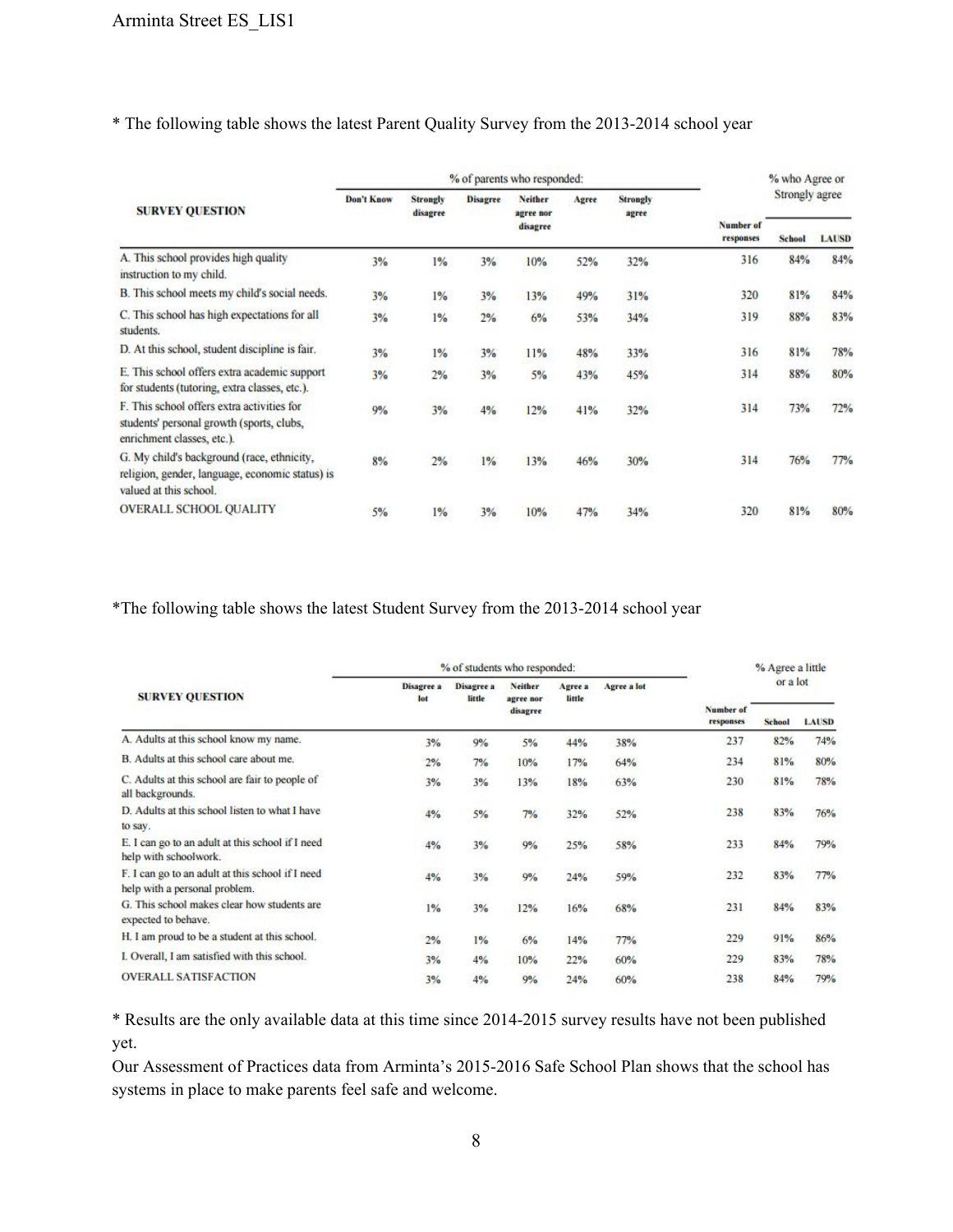|                                                                                                             | <b>Under</b><br>Development<br>$0 - 24%$ | In<br>Progress<br>25%-49% | Partially in<br>Place<br>50%-74% | Fully in<br>Place<br>75%-100% |
|-------------------------------------------------------------------------------------------------------------|------------------------------------------|---------------------------|----------------------------------|-------------------------------|
| Chapter 2: Mandated Reporting/Notification                                                                  |                                          |                           |                                  | 100%                          |
| Chapter 3: Campus Safety, Security, and Cleanliness: Traffic and<br>Pedestrian Safety; and Crime Prevention |                                          |                           |                                  | 97%                           |
| Chapter 4: Violence Prevention and Intervention                                                             |                                          |                           |                                  | 98%                           |
| <b>Chapter 5a: School Discipline</b>                                                                        |                                          |                           |                                  | 100%                          |
| <b>Chapter 5b: Attendance</b>                                                                               |                                          |                           |                                  | 100%                          |
| <b>Chapter 6: Coordinated School Health</b><br>6.1 Nutrition Services Component                             |                                          |                           |                                  | 100%                          |
| 6.2 Physical Education Component                                                                            |                                          |                           |                                  | 97%                           |
| 6.3 Health Education Component                                                                              |                                          |                           |                                  | 100%                          |
| 6.4 Health Services Component                                                                               |                                          |                           |                                  | 93%                           |
| 6.5 Counseling, Psychological, and Social Services Component                                                |                                          |                           |                                  | 93%                           |
| 6.6 Staff Wellness Component                                                                                |                                          |                           |                                  | 100%                          |
| 6.7 Parent/Community Involvement Component                                                                  |                                          |                           |                                  | 100%                          |

According to results from school, student, and parent social wellness surveys, Arminta is satisfying the needs of the community in terms of creating a welcoming and safe environment. However, what the school needs to improve on is getting students to acceptable and measurable achievement levels across academic areas. We truly believe this can be done through innovative practices, planning, and professional development.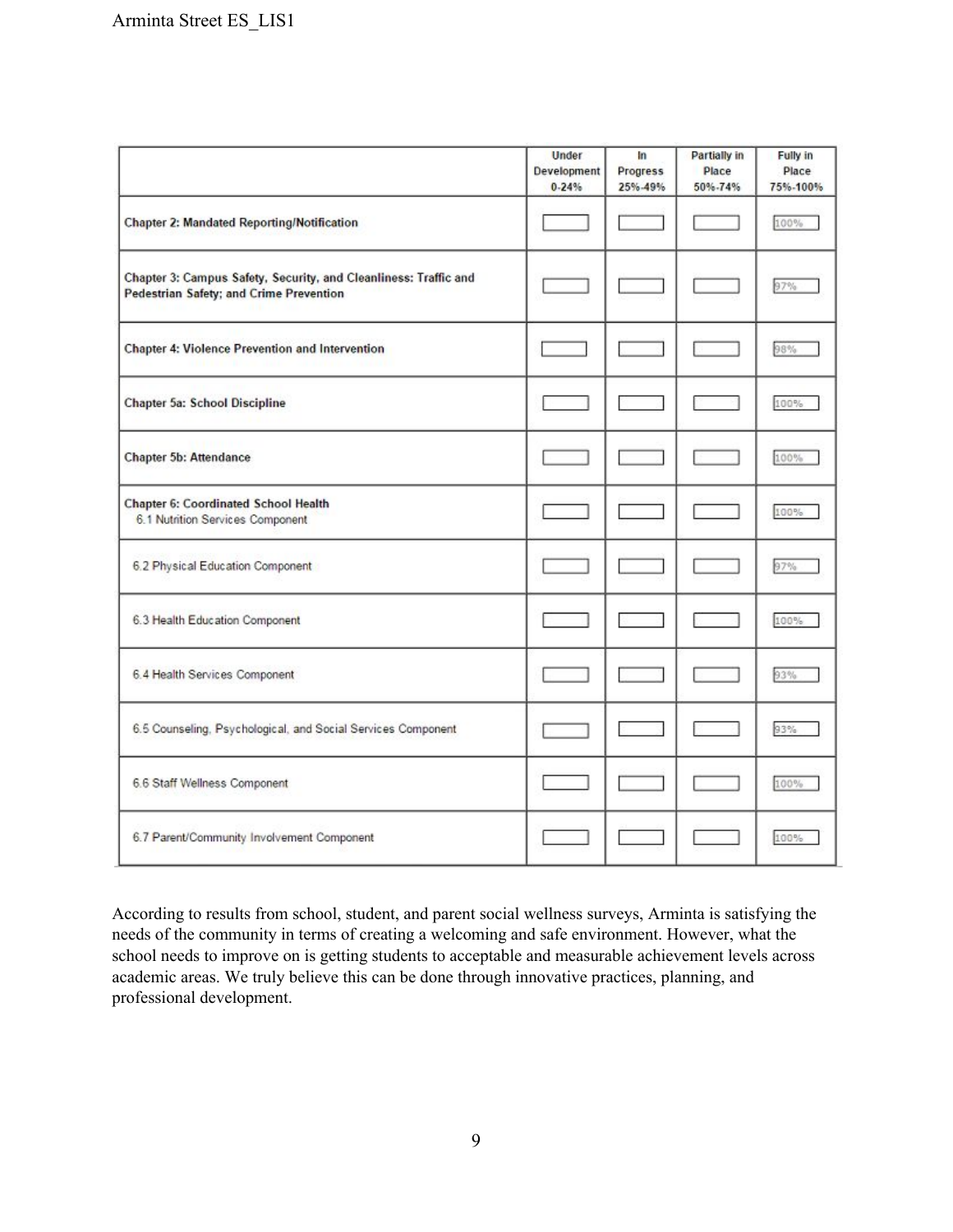#### **Based on your analysis, please identify the most central and/or urgent needs/challenges that the school seeks to address in order to improve the teaching and learning environment?**

Arminta Street Elementary School and the Los Angeles Unified School District have gone through numerous changes over the past decade. The following identified factors have hindered our school from improving student learning and achievement: lack of academic readiness, ambiguous district interim assessments, decrease in federal and state funding. Furthermore, loss of students due to the opening of a neighboring charter school, loss of staff as a result of erroneous ECast projections, and new instructional programs that lack comprehensive trainings such as Treasures English Language Arts (ELA), Treasures English Language Development (ELD), My Math, and Master Plan Program requirements that segregate fluent English speakers from second language learners. As a result, students lack academic readiness and twenty first century skills that will help them succeed in meeting the standards set forth in the Common Core framework. Students exiting fifth grade are missing foundational literacy skills and quality interactions with peers. We are addressing this gap in achievement by targeting our at-risk students through the Student Success Team (SST) and Tier 2 interventions but need more support and innovation in reaching students who are performing below grade level standards.

An additional area of concern is lack of qualitative adult education support for parents. In the 2014-2015 school year our Community Representative had to conduct English as a Second Language (ESL) classes due to a lack of funds from district, state and federal parental involvement programs. Although the school makes every attempt to have academic classes for all parents, resources are scarce and outside agencies can only provide a limited amount of support. In essence, Arminta has another population of students that need a comprehensive curriculum that addresses their needs as learners. Quite often we have parents who are unfamiliar with what students are studying.

#### <span id="page-10-0"></span>**3. Family and Community Engagement**

To involve parents, Arminta Street Elementary School has hosted various events and provided opportunities where families and community members have been engaged. Such events and opportunities include Literacy Night, Math Night, Parent-Teacher conferences, workshops, Back to School Night, Open House, Winter and Spring Performances, Fall Festival, Awards Assemblies, School Beautification, Cultural & Social History Exhibits and Activities such as Women's History Month and Black History Month, Volunteer Tea, Book Fairs, Coffee with the Principal, English Language Advisory Committee (ELAC), and School Site Council (SSC) meetings – combined with our Local School Leadership Council (LSLC).

To inspire the love of reading in students, staff has provided literacy events such as Read Across Arminta during the week of Read Across America where students and staff engage in an array of fun filled literacy activities which include mystery guest readers, buddy readers (upper grade students read to primary students), a school-wide reading celebration, and dress-up as your favorite book character day. On Literacy Night parents and students participate in hands-on workshops where they learn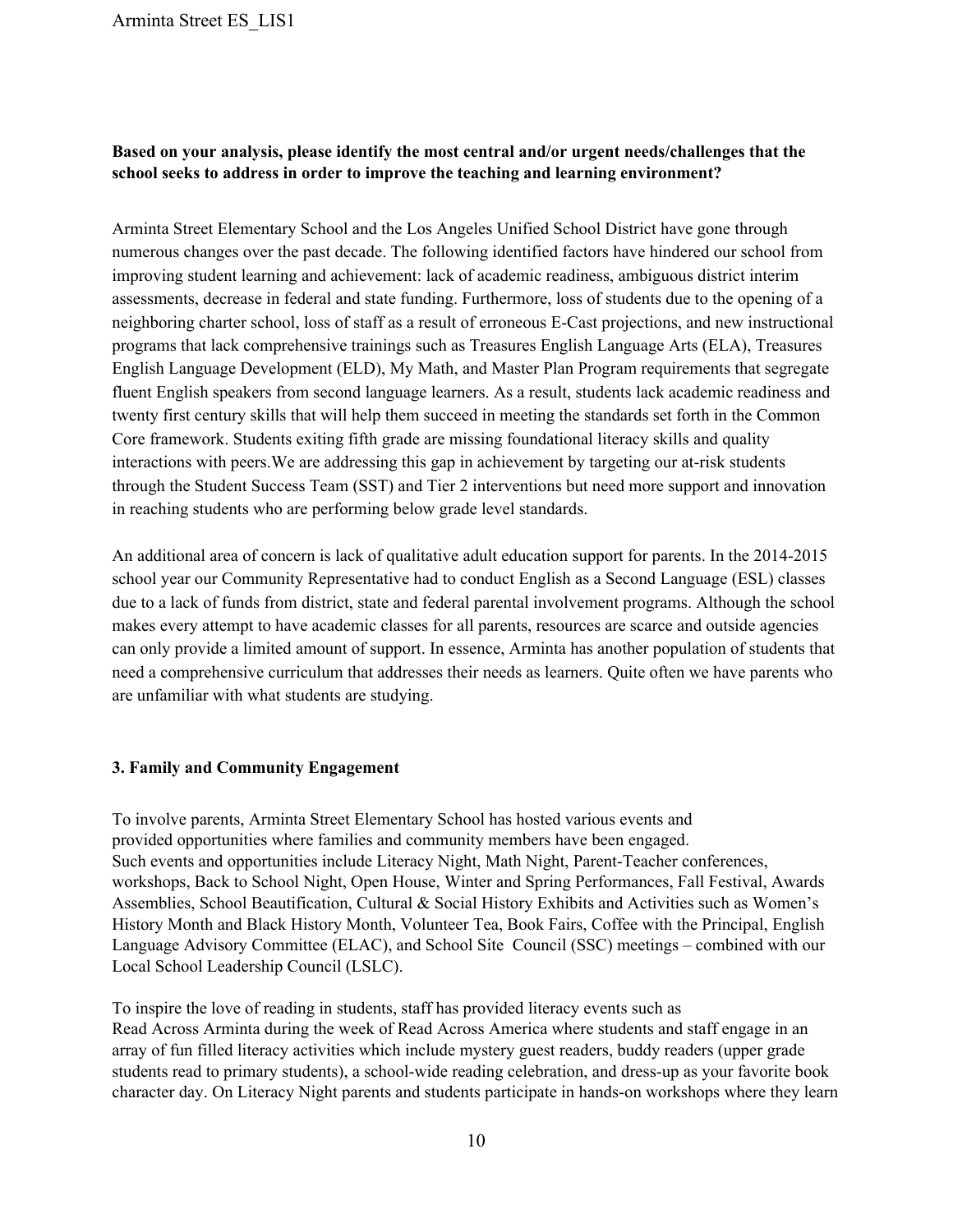reading and writing skills and strategies, literacy games, and all families in attendance received a free book. We also have a Scholastics Book Fair

once a year to promote literacy at home for our families. The school also hosts

Math Night once a year. On Math Night teachers present standards based math "make and take" lessons, enabling families to practice math skills at home.

In addition to the above-mentioned activities, we will continue to offer informational meetings and parent workshops. The workshops will increase awareness of strategies to utilize at home. This will be used to augment the students' learning experiences and help students become critical thinkers and independent problem solvers in preparation for Common Core Standards. Some parent workshop topics will include: Reading Strategies, How to Have a Successful Parent-Teacher Conference, Social Media Safety, Online Resources for Language Arts and Mathematics, ST Math Program, and the School Categorical Budget.

Furthermore, we would like to incorporate the following additional activities: College and Career Day, Family Fun Nights, Spirit Day, Science Night, Community Safety Awareness, and Fundraising at local establishments/restaurants. Family fun nights include events such as Movie Night, Game Night, and Chuck E. Cheese Night. Movie Night will provide a time for the community to come together in a relaxing environment. Spirit Day will give families the chance to show Arminta pride by wearing their new Arminta Spirit Wear. Each grade level will wear their grade-level shirts.

To increase parent participation, the following challenges will be addressed: to provide translation through LAUSD's Translations Unit for language interpretation, send information in monthly newsletters and telephone messages using Connect Ed. We will have events at different times to allow parents with different work schedules to attend. A parent survey will be sent home to gather their preferred time(s) of events/meetings, activities, and topic suggestions.

#### <span id="page-11-0"></span>**4. School Culture and Climate**

#### <span id="page-11-1"></span>**Academic Culture**

"The ideal of a school is not the adaptation of the individual to the existing social environment; it *is to develop individuals who are competent to change their environment to greater conformity with moral ideas.*" - Felix Adler

This vision was that of a 19th century philosopher, humanist, and school founder. As true as it was in the late 1800's, so much more is this vision necessitated in our current culture. We aim to realize that vision through these six core values. The what and why we learn for the Arminta **EAGLES.**

**E** Ethical Learning: We value cultural diversity and explore the core responsibility of every ethical member of society to honor others regardless of economics, race, or religious beliefs.

**A** Academic Excellence: Rigorous Reading; Thinking Maps/Path to Proficiency; Notice and Note; Depth, Complexity, Novelty, and Acceleration; Cycles of Argument: these are the venues by which we engage students to join in a community of discourse and intellectual discipline and creativity.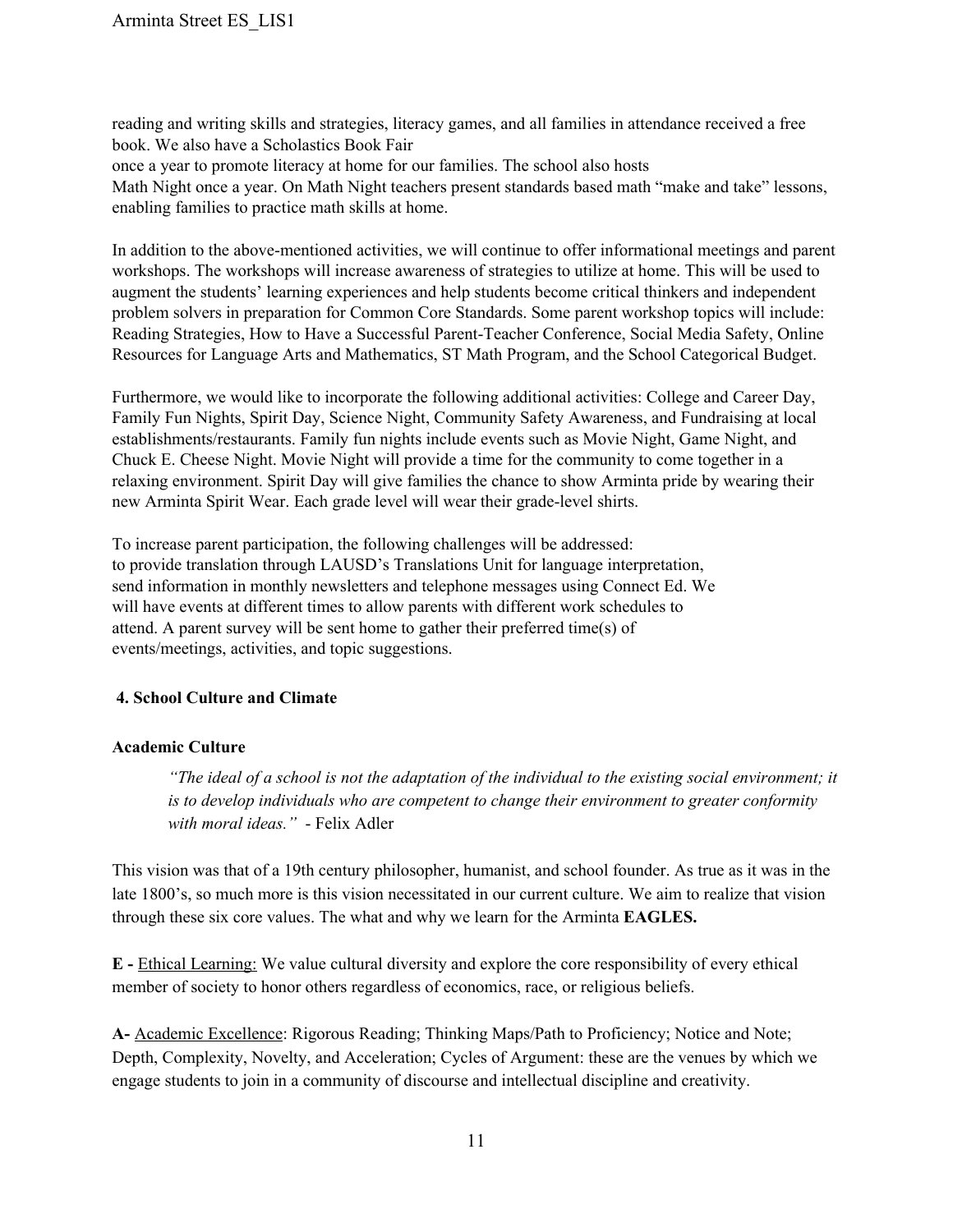**G** Giftedness: Every student has a gift! The goal of education at Arminta is to activate, highlight, and incorporate each child's special ability to embellish the greater good of our learning community.

**L**-Learning Community: We offer a challenging program that stimulates all community members to achieve their maximum potential. In-house experts teach and build capacity with one another (both staff and students) to foster a passion for learning and understanding of our diverse and everchanging world.

**E** Emerging Minds: We ask and expect students to think critically, creatively, and flexibly across the disciplines. Fashioning 'close' readers, superb questers, and scholars whose claims are strong and evidence-based.

**S** Secure Environment: We endeavor to maintain a safe, secure, and caring environment. Threading throughout our curriculum is the core value of practicing mutual respect and celebration of individual achievement.

#### <span id="page-12-0"></span>**Professional Culture**

Our gradelevel teams use regular professional development time to analyze state standards, create pacing plans, write common assessments, analyze student results, and design interventions. Additionally, they modify and improve instructional techniques based on common assessment results and peer observations. Teachers share best practices while developing and coleading our rigorous professional development schedule. Most recent additions to our academic culture include reading comprehension strategies from Notice and Note and Rigorous Reading. Most of our staff continues to attend outside professional development to diversify the types of programs we implement yearly as we learn how to better serve our population.

Of course, there is also a sense of camaraderie throughout as we share meals on and off campus to commemorate the successes we experience throughout the year, celebrate birthdays, and sometimes just need time to wind down as a team.

#### <span id="page-12-1"></span>**5. Design Team Capacity**

In order to form our design team, we invited all staff members to a meeting after taking a vote as whether or not to go ahead with writing a LIS proposal. We had previously introduced what the LIS autonomy model looked like. Those that were interested were invited to a meeting to discuss the responsibilities and commitments of the design team members. Those that were enthusiastic and committed joined the team.

#### **Rene Ramirez**

Principal Rene Ramirez has a Masters Degree in Educational Administration with an emphasis on Educational Leadership. He has taught for over a decade and was a Categorical Program Advisor for four years at Sixth Avenue Elementary where he guided the school through a Federal Program Monitoring audit in 2012-2013. The school's federal and state programs were found not only to be fully compliant but successful in raising the bar for student achievement. As a result, the LAUSD school board recognized 6th Avenue and Mr. Ramirez in March of that same year for making consistent progress during FPM. During his tenure as teacher, he chaired the School Site Council for three years and was grade level chair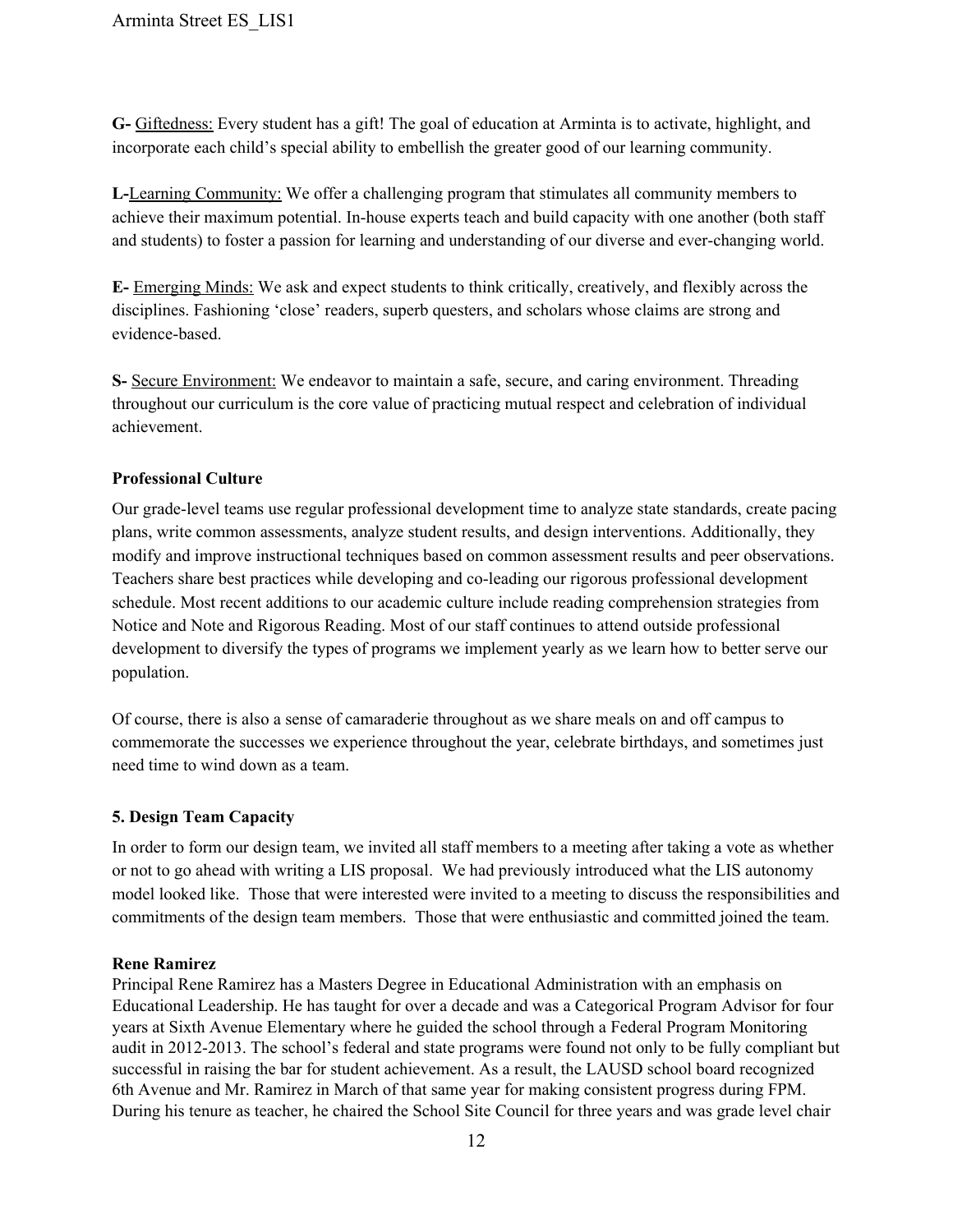for seven years. As an administrator, he has written grants for parent center resources, school technology programs, and for learning gardens which are currently in the implementation phase at 6th Avenue Elementary and the development stage at Arminta. In addition, he has won two Video in The Classroom Awards through PBS affiliate KLCS highlighting positive and progressive changes happening in public education.

#### **Morris McCormick**

For the past four years Mr. McCormick has been teaching the Multi-Grade Science and Technology class at Arminta. He received his teaching credential from California State University Northridge in June 2005. Since which time he has gone on to attain a Masters Degree in Education, Google Educator Certification, a one-year fellowship in Italy, as well as National Board Certification. He is also a published author of mathematical theory.

His previous education includes a Bachelor's Degree in Film & Video Production from New York's Picker Institute of Film. He is also the recipient of the New York State Regents Award, and served as the first Student Ambassador to the University of Nigeria Nnsuka.

Prior to entering the field of education Mr. McCormick appeared in numerous theatrical productions including the Off-Broadway sensation '*[Stomp](http://www.stomponline.com/home.html)*' to an award-winning cast of '*Porgy and Bess*' at the Theatre des Westens, Berlin. He is also known for his work with various pop musical artist in the United States during the 1980's and 1990's. Mr. McCormick relocated from New York City to the Los Angeles area to continue his post-baccalaureate studies following the September 11 attacks.

#### **Deborah Diamond**

Mrs. Diamond has a BA in Liberal Studies with an emphasis in Elementary Education from CSUN. She has been teaching for 25 years grades 1st-5th, seventeen of those here at Arminta Elementary. She has served on the School Site Council, Leadership Committee, is and has been Grade Level Chair, and has been a Master Teacher for students at CSUN. She has lead workshops for Math and Literacy Nights, and has taught Afterschool Intervention for at-risk kids. She has lead and participated in professional development for the staff.

#### **Deborah Schneider**

Mrs. Schneider has a BA in Child and Adolescent Development with a minor in psychology from CSUN and a Masters in Education . She has been teaching for 10 years and is dual credentialed with both a Multiple Subject and Education Specialist credential. She is currently teaching the Primary Special Education class at Arminta Elementary School. Mrs. Schneider has been the UTLA Chair for the past 4 years. She has served on School Site Council, Leadership Committee, and several other committees.

#### **Brenda De Loera-Correa**

Mrs. De Loera-Correa has worked in the district for over 15 years. During this time she has taught grades K-5 for nine years, worked as instructional coach for two years, English Learner/Title I Coordinator for two years, and Targeted Student Population Advisor for two years. Mrs. De Loera-Correa has a Masters Degree in School Psychology and in Educational Administration.

Mrs. De Loera-Correa is currently Arminta's Targeted Student Population Advisor. She works closely with parents and community members to enhance parent involvement and engagement by supporting the school's PTA, English Learner Advisory Committee, and School Site Council. She provides instructional support for teachers regarding effective strategies for English Learners, foster youth, and low-income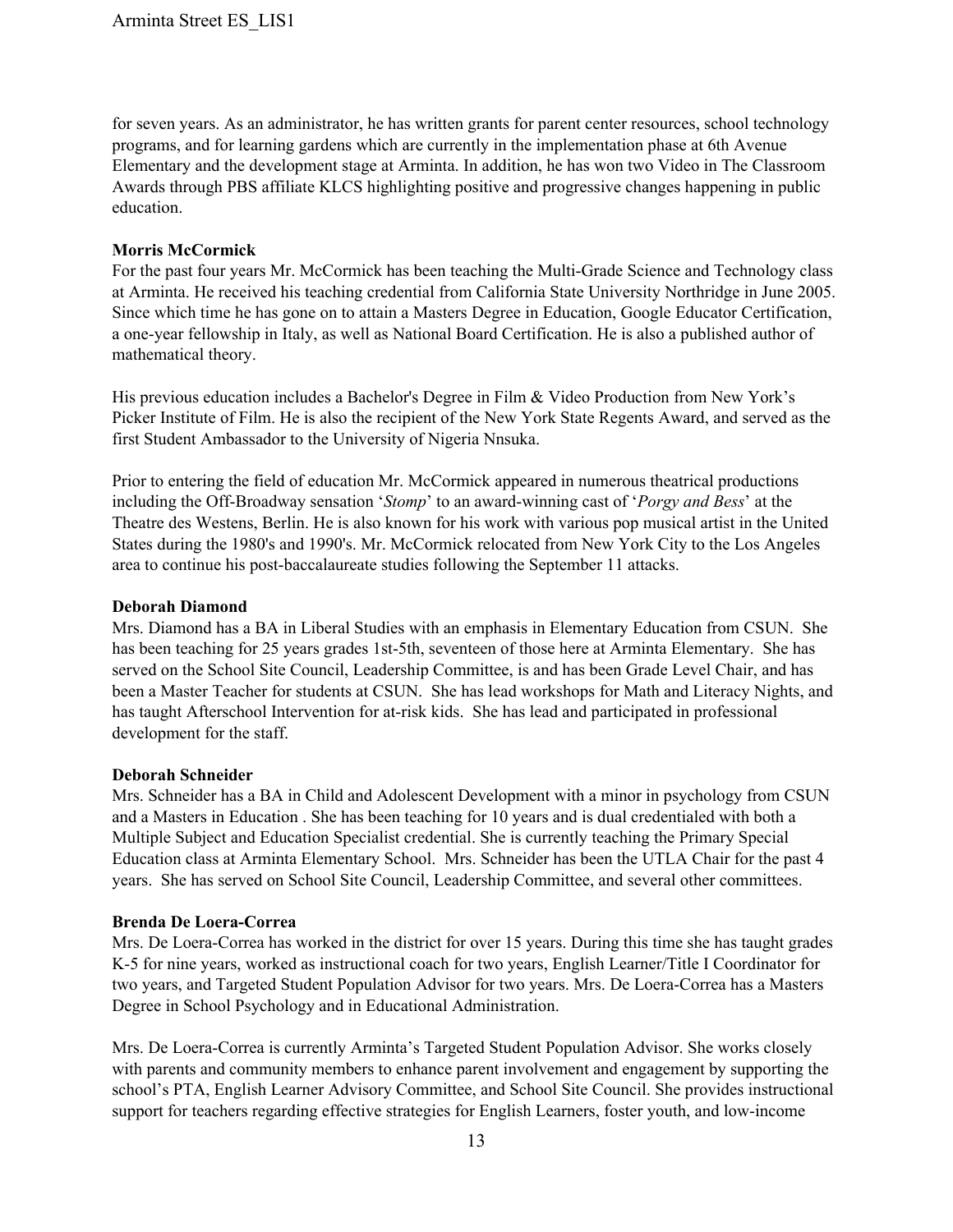students. She also facilitates grade-level team meetings to analyze assessment data, review student work, discuss best practices, identifies student needs, and plans collaboratively with teachers to differentiate instruction for targeted student populations.

#### **Norma Gonzales**

Mrs. Gonzales has been a member of the Arminta community since 2005. She has successfully supported four sons through their elementary years here, and is currently serving as Arminta's PTA President. Her PTA involvement began in the role as Secretary in the 2014-2015 school year.

She is currently employed by LAUSD and continues to work on our campus as a supervision aide. However, her involvement with parents and community here in Sun Valley-North Hollywood area goes far beyond the walls of our school.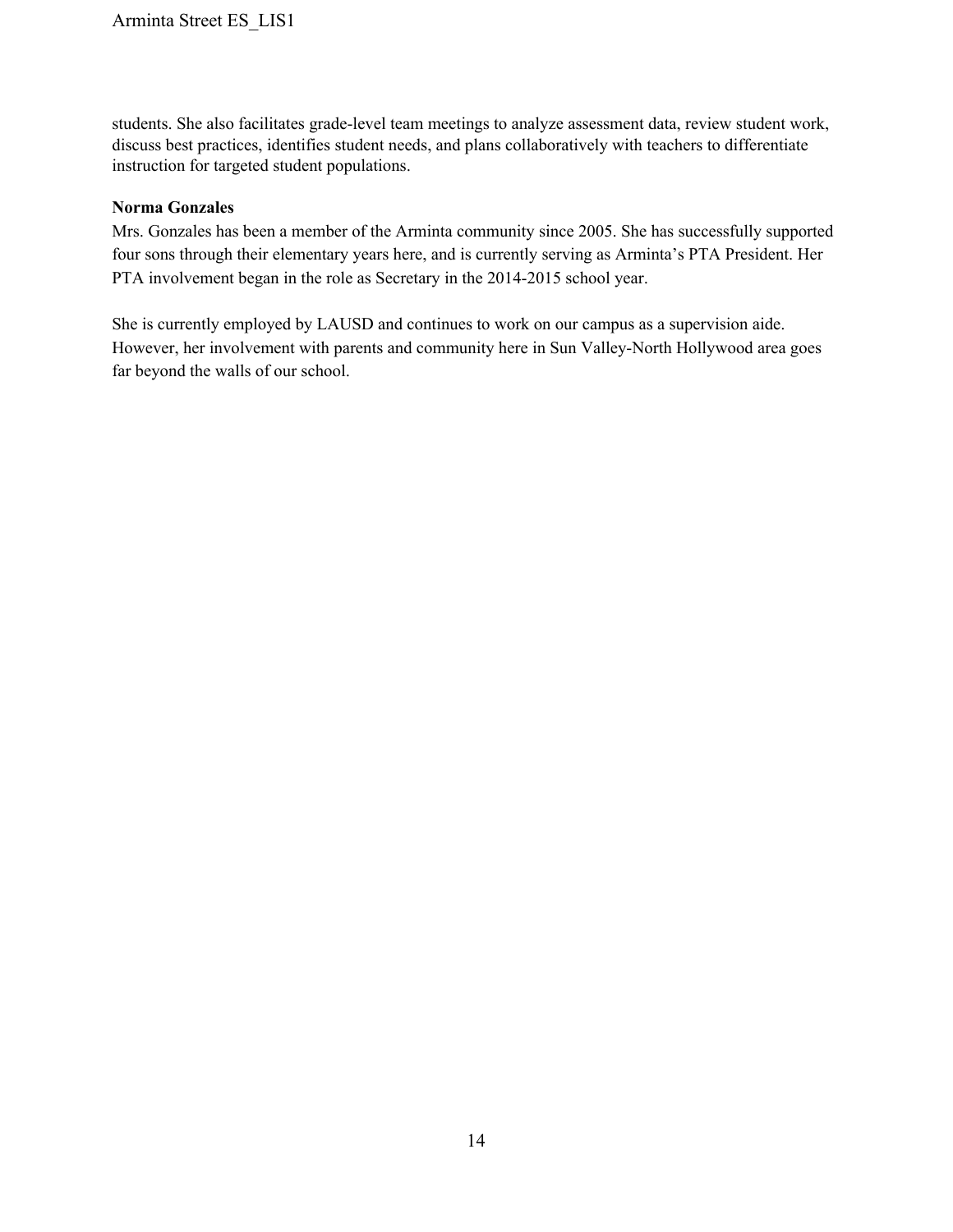# <span id="page-15-0"></span>**II LIS Instructional Program**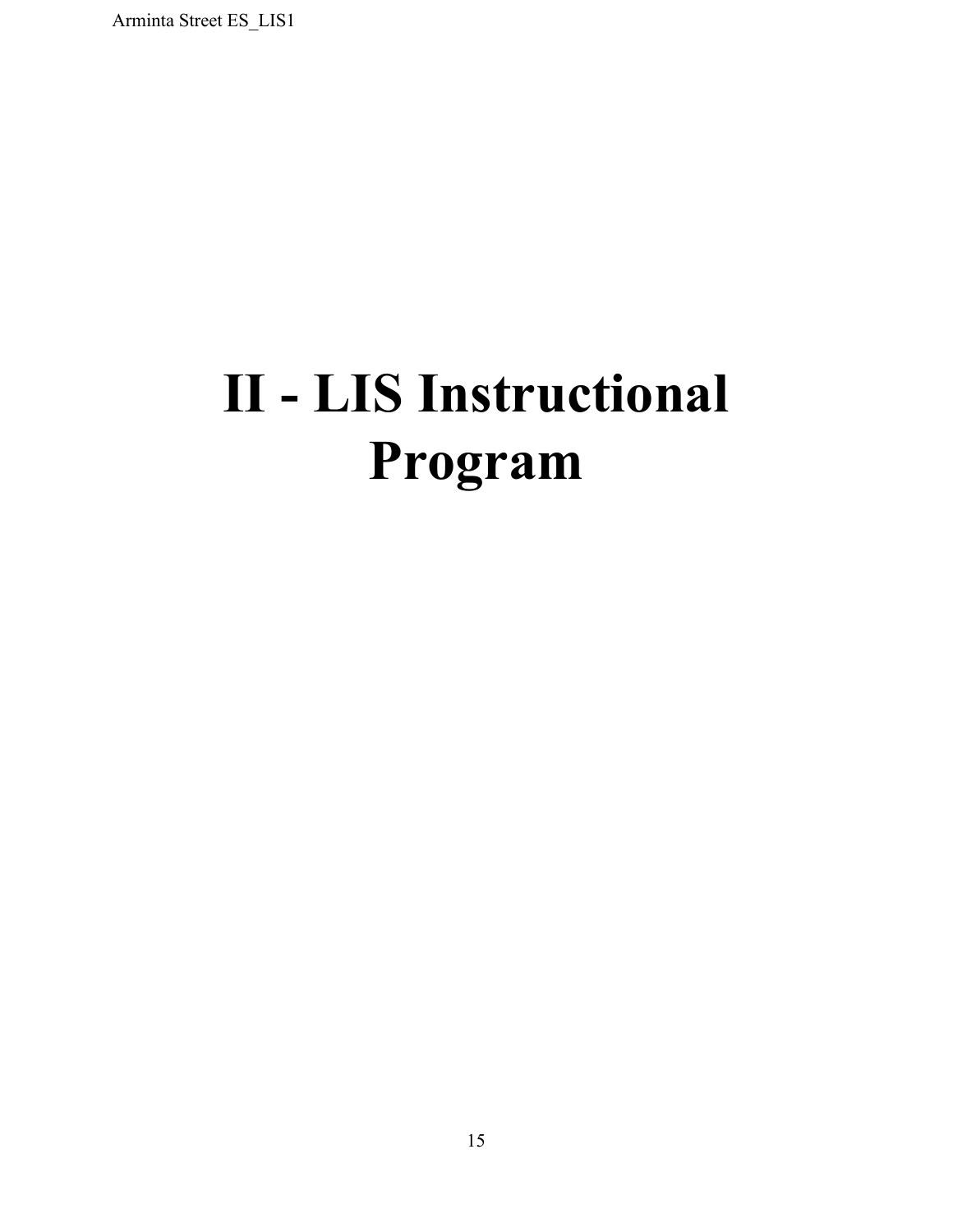#### <span id="page-16-0"></span>**Autonomy Model Specific LIS**

| <b>LIS</b><br>Waive<br>$r \#$ | <b>Description</b>                                                                                                                                                                                   |                                  | <b>Selection Status</b>          |  |  |  |
|-------------------------------|------------------------------------------------------------------------------------------------------------------------------------------------------------------------------------------------------|----------------------------------|----------------------------------|--|--|--|
| $\mathbf{1}$                  | Re-adoption in the Local Initiative School program of any current<br>special conditions and/or waivers already applicable to the school                                                              |                                  | We are selecting<br>this waiver: |  |  |  |
|                               | such as School Based Management (SBM).                                                                                                                                                               | Yes                              | N <sub>0</sub>                   |  |  |  |
|                               |                                                                                                                                                                                                      |                                  | X                                |  |  |  |
|                               |                                                                                                                                                                                                      |                                  |                                  |  |  |  |
|                               |                                                                                                                                                                                                      |                                  |                                  |  |  |  |
| $\overline{2}$                | Methods to improve pedagogy and student achievement<br>Local initiative Schools have the flexibility to choose and/or                                                                                |                                  | We are selecting<br>this waiver: |  |  |  |
|                               | develop methods to improve pedagogy and student achievement,<br>such as articulation between grade levels and departments,                                                                           | Yes                              | N <sub>o</sub>                   |  |  |  |
|                               | intervention strategies and intervention/special support programs.                                                                                                                                   |                                  | X                                |  |  |  |
|                               |                                                                                                                                                                                                      |                                  |                                  |  |  |  |
|                               |                                                                                                                                                                                                      |                                  |                                  |  |  |  |
| $\overline{3}$                | Locally determined curriculum (aligned to Common Core State<br>Standards and District minimum curriculum standards)                                                                                  |                                  | We are selecting<br>this waiver: |  |  |  |
|                               | Local initiative Schools have the flexibility to choose and/or<br>develop curriculum models that best reflect the mission and                                                                        | Yes                              | N <sub>o</sub>                   |  |  |  |
|                               | educational philosophy of the school and that best serve the needs<br>of the student population. (All State and Federal mandates remain<br>applicable, as well as court orders and consent decrees.) |                                  | X                                |  |  |  |
|                               |                                                                                                                                                                                                      |                                  |                                  |  |  |  |
|                               |                                                                                                                                                                                                      |                                  |                                  |  |  |  |
| $\overline{4}$                | <b>Assessment</b><br>Local Initiative Schools have the flexibility to choose and/or                                                                                                                  | We are selecting<br>this waiver: |                                  |  |  |  |
|                               | develop local interim benchmark assessments, tests, and pacing<br>plans, aligned with and equivalent to District requirements (e.g.,                                                                 | Yes                              | N <sub>0</sub>                   |  |  |  |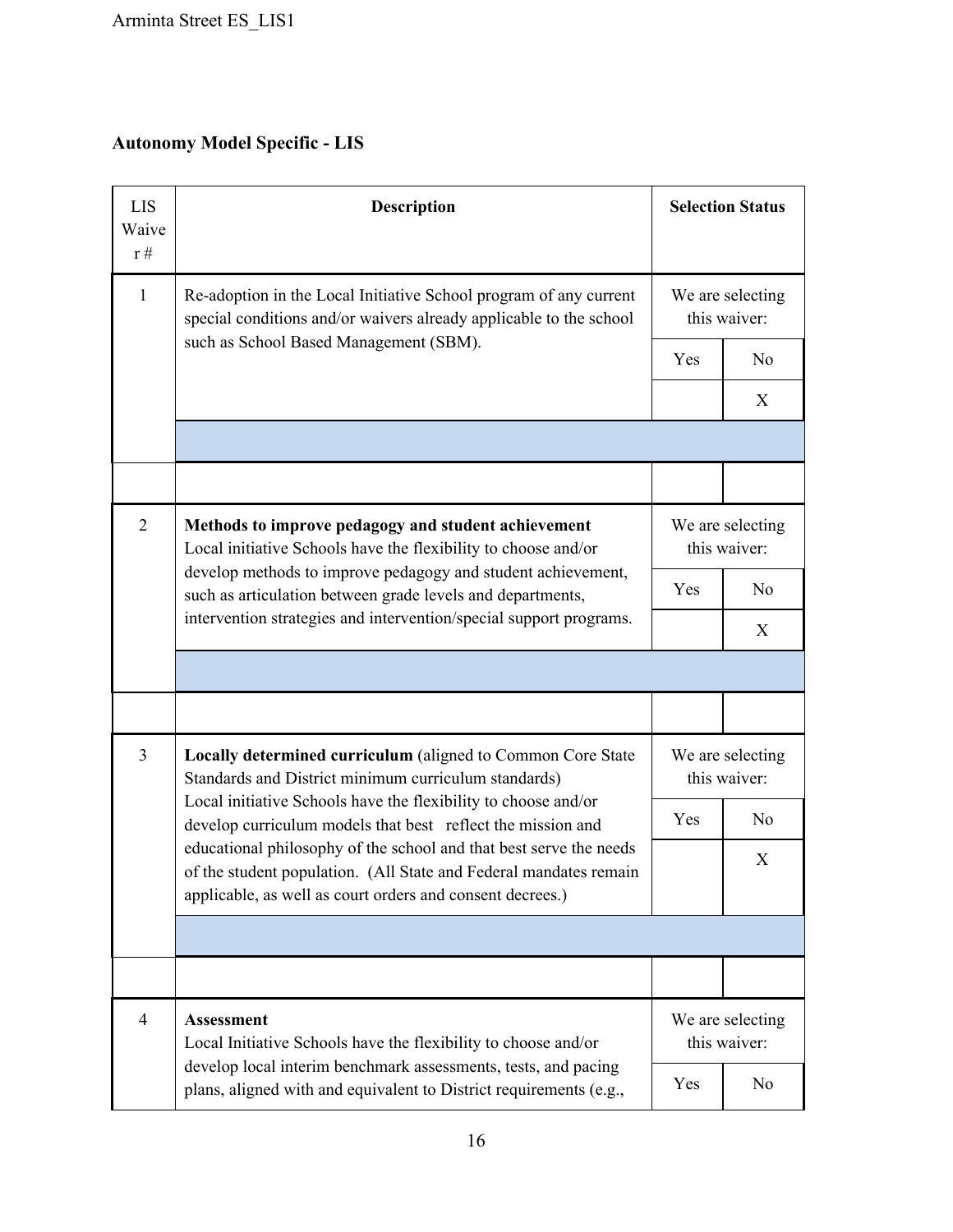|   | Gifted and Talented Education (GATE), algebra placement) and<br>complying with any State and Federal requirement.                                                                                                                                                                                                                                                                                                                                                                                                                                                                                                                                                                                                                                                                                                                                     |                                  | X              |
|---|-------------------------------------------------------------------------------------------------------------------------------------------------------------------------------------------------------------------------------------------------------------------------------------------------------------------------------------------------------------------------------------------------------------------------------------------------------------------------------------------------------------------------------------------------------------------------------------------------------------------------------------------------------------------------------------------------------------------------------------------------------------------------------------------------------------------------------------------------------|----------------------------------|----------------|
|   |                                                                                                                                                                                                                                                                                                                                                                                                                                                                                                                                                                                                                                                                                                                                                                                                                                                       |                                  |                |
|   |                                                                                                                                                                                                                                                                                                                                                                                                                                                                                                                                                                                                                                                                                                                                                                                                                                                       |                                  |                |
| 5 | <b>Local Schedule and Strategies</b><br>Local Initiative Schools have the authority and option to set their<br>own school schedule for both staff and students, including<br>modified daily instructional days/minutes, the school schedule of<br>activities and events and special schedules such as those designed<br>to accommodate additional prep time for elementary teachers. All<br>of the above are subject to District-mandated annual number of<br>school days and minimum annual instructional minutes, calendar<br>requirements, and contractual pay in the case of additional<br>required hours of regular daily instruction. All State and Federal<br>mandates remain applicable, as well as court orders and consent<br>decrees.                                                                                                      | We are selecting<br>this waiver: |                |
|   |                                                                                                                                                                                                                                                                                                                                                                                                                                                                                                                                                                                                                                                                                                                                                                                                                                                       | Yes                              | N <sub>o</sub> |
|   |                                                                                                                                                                                                                                                                                                                                                                                                                                                                                                                                                                                                                                                                                                                                                                                                                                                       | X                                |                |
|   | Modifications in scheduling have allowed the teachers and staff to continue working on<br>improving the school, continue the upward momentum, and meet our vision. The local<br>schedule will allow us to continue to have weekly Early Release Tuesdays. During the<br>Tuesday Bank Time/Professional Development Time, teachers will meet to discuss and<br>review student data, plan lessons, share best teaching practices and set grade level goals<br>in order to continuously monitor progress and improve instruction. It will also facilitate<br>staff and teachers in enhancing collaboration for managing the curriculum to meet all<br>academic accountability and academic rigor. The bell schedule will continue to include<br>the adding of 4 minutes at the beginning of every day to adhere to state and federal<br>mandate minutes. |                                  |                |
|   |                                                                                                                                                                                                                                                                                                                                                                                                                                                                                                                                                                                                                                                                                                                                                                                                                                                       |                                  |                |
| 6 | <b>School Internal Organization Plan</b><br>Local Initiative Schools have the freedom to organize their<br>school's internal organizational plan, such as division into<br>academies, small learning communities, houses, etc., within the<br>assigned population according to the needs of the students and<br>faculty of the school. (All State and Federal mandates remain<br>applicable, as well as court orders and consent decrees.)                                                                                                                                                                                                                                                                                                                                                                                                            | We are selecting<br>this waiver: |                |
|   |                                                                                                                                                                                                                                                                                                                                                                                                                                                                                                                                                                                                                                                                                                                                                                                                                                                       | Yes                              | No             |
|   |                                                                                                                                                                                                                                                                                                                                                                                                                                                                                                                                                                                                                                                                                                                                                                                                                                                       |                                  | X              |
|   |                                                                                                                                                                                                                                                                                                                                                                                                                                                                                                                                                                                                                                                                                                                                                                                                                                                       |                                  |                |
|   |                                                                                                                                                                                                                                                                                                                                                                                                                                                                                                                                                                                                                                                                                                                                                                                                                                                       |                                  |                |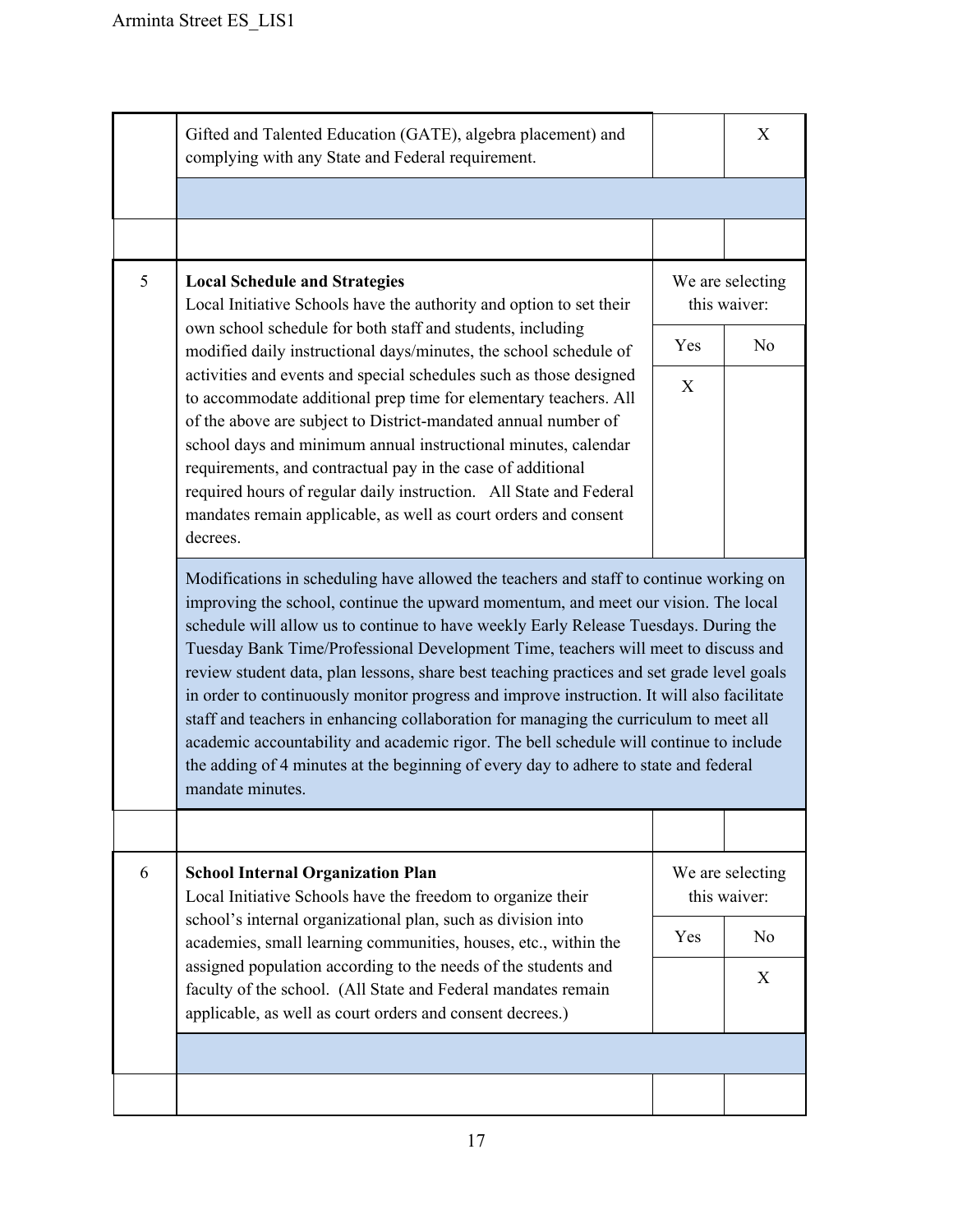#### 7 **Professional Development**

Local Initiative Schools have the authority and option to design local professional development plans aligned with the school's Instructional Plan/Single Plan for Student Achievement to meet the needs of the students and faculty of the school, except as to training related to legal/compliance mandates. *(All State and Federal mandates remain applicable, as well as court orders and consent decrees.)*

We are selecting this waiver:

| Yes          | No |
|--------------|----|
| $\mathbf{X}$ |    |
|              |    |

The staff at Arminta Street Elementary School will achieve their goal of increasing student academic achievement by being active participants in these various professional developments. To attain these goals, professional development will take several forms. Soon after selected assessments are administered, scored, and analyzed, professional development will provide strategies that address the school wide focus. Professional development will be the tool for teachers to implement these strategies in their classrooms. Another approach will be to include cross grade level articulation to allow more opportunities for grade levels to comprehend the similarities and differences in the Common Core State Standards and better train students for the future. Through the use of technology programs i.e. ST Math, Treasures/MyMath Connect ED, and teachers will prepare students to be college and career ready. Teachers with specific expertise in a variety of academic areas will provide professional development for the staff in the subject areas of ELD, Language Arts, Math, Social Studies, and Science. Master Plan Program mandates all English Learners (ELs) will have a separate ELD block of time. ELs with Overall CELDT scores 13 receive ELD for 60 minutes and 45 minutes for Overall CELDT scores 4 and 5.

All grade levels will coordinate ELD block in order to provide differentiated instruction. Students will be grouped by language classification to maximize their language proficiency. Students will receive language appropriate instruction to ensure that students reclassify in a timely manner to avoid becoming Long Term English Learners (LTELs). Professional development will also be provided for all stakeholders on positive behavior support such as . Throughout the year, stakeholders will guide the planning, implementation, content, and evaluation of the professional development focusing on their specified goals. The leadership committee will oversee the implementation of the various professional development offered throughout the year. During all PD's there will be a parking lot where participants can ask questions and write comments. Administrators, coordinators, and teachers will lead a variety of professional development. Arminta will utilize the Single Plan for Student Achievement (SPSA) to ensure data and funds are used to meet the needs of the students.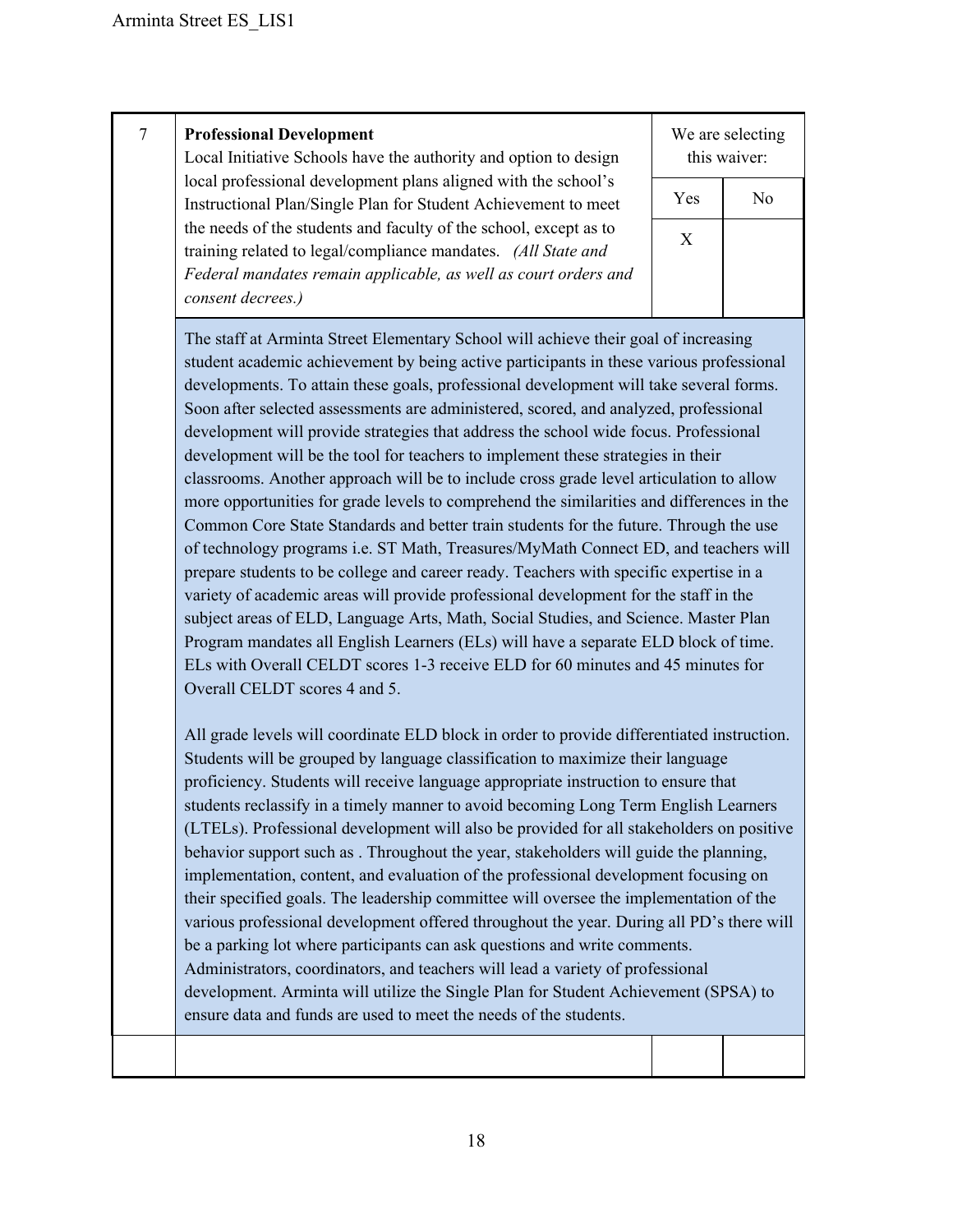| 8 | <b>Budget</b><br>Local Initiative Schools have general fund budget control pursuant                                                                                                                                                                                                                                                                                                                                                                                                                                                                                                                                                                                                                                                                                                                                                                                                                                                                                                                                                                                                                                                                                                                                                                                                                                                                                                                                                                                  |     | We are selecting<br>this waiver: |  |
|---|----------------------------------------------------------------------------------------------------------------------------------------------------------------------------------------------------------------------------------------------------------------------------------------------------------------------------------------------------------------------------------------------------------------------------------------------------------------------------------------------------------------------------------------------------------------------------------------------------------------------------------------------------------------------------------------------------------------------------------------------------------------------------------------------------------------------------------------------------------------------------------------------------------------------------------------------------------------------------------------------------------------------------------------------------------------------------------------------------------------------------------------------------------------------------------------------------------------------------------------------------------------------------------------------------------------------------------------------------------------------------------------------------------------------------------------------------------------------|-----|----------------------------------|--|
|   | to the District's evolving site-based budgeting which currently<br>provides local discretion but neutralizes the impact of differences                                                                                                                                                                                                                                                                                                                                                                                                                                                                                                                                                                                                                                                                                                                                                                                                                                                                                                                                                                                                                                                                                                                                                                                                                                                                                                                               | Yes | N <sub>0</sub>                   |  |
|   | such as those among certificated staff salaries and subject to other<br>applicable related District requirements such as those governing<br>"guided purchases". (All State and Federal mandates remain<br>applicable, as well as court orders and consent decrees.)                                                                                                                                                                                                                                                                                                                                                                                                                                                                                                                                                                                                                                                                                                                                                                                                                                                                                                                                                                                                                                                                                                                                                                                                  |     | X                                |  |
|   |                                                                                                                                                                                                                                                                                                                                                                                                                                                                                                                                                                                                                                                                                                                                                                                                                                                                                                                                                                                                                                                                                                                                                                                                                                                                                                                                                                                                                                                                      |     |                                  |  |
| 9 | A Requirement for "mutual consent"<br>Local Initiative Schools may have a requirement for "mutual                                                                                                                                                                                                                                                                                                                                                                                                                                                                                                                                                                                                                                                                                                                                                                                                                                                                                                                                                                                                                                                                                                                                                                                                                                                                                                                                                                    |     | We are selecting<br>this waiver: |  |
|   | consent" by school and applying employees with respect to filling<br>of UTLA-represented and AALA-represented site-based openings<br>at the school. This means no District-mandated priority<br>placements but the school must still comply with return rights or<br>other placement rights to the school that are created by legal<br>mandates or by the District-UTLA Agreement. Local Initiative<br>Schools utilize a Personnel Team designated to participate in staff<br>and principal selection, subject to the independent consent of the<br>Superintendent or designee. All State and Federal mandates<br>remain applicable, as well as court orders and consent decrees.<br>(Review Section I-G in the LSSEI agreement which gives detail<br>regarding the local selection process)                                                                                                                                                                                                                                                                                                                                                                                                                                                                                                                                                                                                                                                                         | Yes | N <sub>o</sub>                   |  |
|   |                                                                                                                                                                                                                                                                                                                                                                                                                                                                                                                                                                                                                                                                                                                                                                                                                                                                                                                                                                                                                                                                                                                                                                                                                                                                                                                                                                                                                                                                      | X   |                                  |  |
|   | Arminta Street Elementary is requesting the "mutual consent" waiver as one of the LIS<br>reform model autonomies. Arminta Street Elementary presently does have the autonomy<br>to create a staff selection committee for selecting teachers or administrative personnel.<br>This selection process does allow stakeholders to a fair representation. The staffing<br>committee works collaboratively to select a candidate who is committed to actively<br>participate in the vision/mission of the school to ensure that all students are college<br>and/or career ready. Arminta Street Elementary has selected the LIS reform model to<br>provide student academic success. Through the scheduling and professional development<br>waivers, all stakeholders will be asked to actively engage in a mutual agreement to work<br>collaboratively. As a staff, our goal is to increase student performance, participate in<br>committees, perform other adjunct duties to increase interactions with parents, and<br>community members. These activities are recognized as demanding, yet necessary to<br>ensure Arminta's continued success in educating young scholars. Therefore, any new<br>employee joining Arminta must be an asset to this learning community and willing to<br>work in a collaborative environment. The mutual consent perimeters will allow us to<br>select new staff members that shares in our vision. Arminta Street Elementary LIS The |     |                                  |  |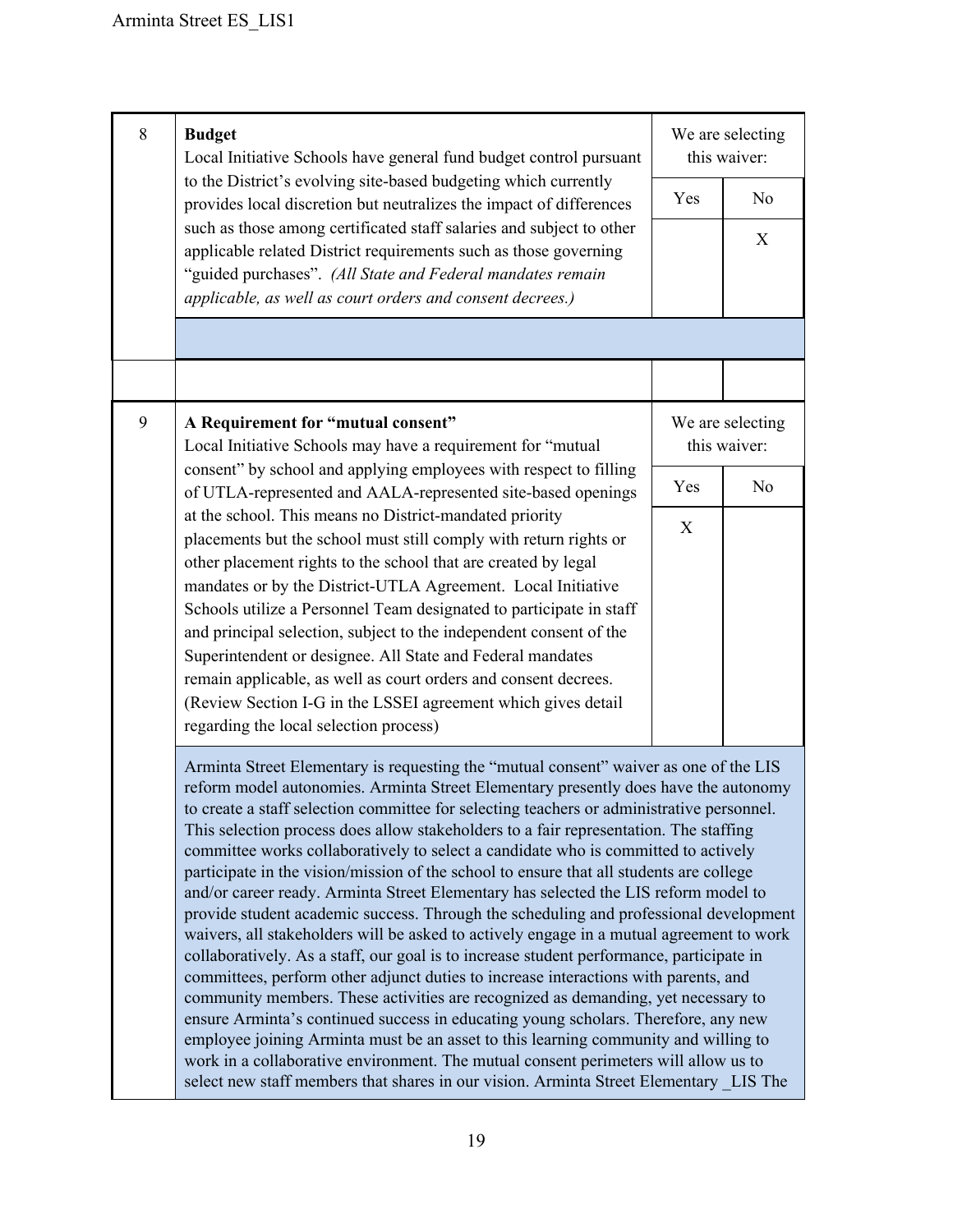|    | proposed composition of the Personnel Team would include members of the various<br>stakeholders groups: administrator, certificated staff, classified staff, and parents.                                                                                                                                                                                                                                                                                                                                                                                                                                                                                                                             |  |                                  |  |
|----|-------------------------------------------------------------------------------------------------------------------------------------------------------------------------------------------------------------------------------------------------------------------------------------------------------------------------------------------------------------------------------------------------------------------------------------------------------------------------------------------------------------------------------------------------------------------------------------------------------------------------------------------------------------------------------------------------------|--|----------------------------------|--|
|    | <b>SELECTION OF A TEACHER:</b>                                                                                                                                                                                                                                                                                                                                                                                                                                                                                                                                                                                                                                                                        |  |                                  |  |
|    | 1 UTLA Representative<br>1 Administrator (Principal/Asst. Principal)<br>2 Certificated Teacher Staff-Out of classroom teacher and grade level teacher for the<br>unfilled position.<br>1 Classified Staff (Office Personnel)<br>3 Parents (One from each category - PTA /ELAC/SSC)                                                                                                                                                                                                                                                                                                                                                                                                                    |  |                                  |  |
|    | <b>SELECTION OF AN ADMINISTRATOR:</b><br>1 UTLA Representative<br>1 Certificated Classroom Teacher<br>1 Certificated Teacher - Out of Classroom<br>1 Classified Staff (Office Personnel)<br>3 Parents (One from each category - PTA/ELAC/SSC)<br>The UTLA-LAUSD contract will not be altered, no alternative language is necessary to<br>substitute for contract language or policy. Staff selection will respect contract guidelines<br>beyond the request to waive District mandated priority placements. In creating and<br>utilizing the Personnel Team for staff selection, the Arminta Elementary School<br>community ensures that the vision, which guides the school's work, will continue to |  |                                  |  |
|    | benefit our students. The impact felt at the school will be one of a shared sense of<br>inclusion and collaboration because the Personnel Team will include members who<br>represent the diverse stakeholders.                                                                                                                                                                                                                                                                                                                                                                                                                                                                                        |  |                                  |  |
|    |                                                                                                                                                                                                                                                                                                                                                                                                                                                                                                                                                                                                                                                                                                       |  |                                  |  |
| 10 | Process for determining teacher assignments<br>Local Initiative Schools may adopt local processes/methods for<br>determining teacher assignments to grade levels, departments,<br>subjects and classes, (looping, team-teaching, ungraded                                                                                                                                                                                                                                                                                                                                                                                                                                                             |  | We are selecting<br>this waiver: |  |
|    |                                                                                                                                                                                                                                                                                                                                                                                                                                                                                                                                                                                                                                                                                                       |  | N <sub>0</sub>                   |  |
|    | instruction, multi-age classrooms, etc.). All State and Federal<br>mandates remain applicable, as well as court orders and consent<br>decrees.                                                                                                                                                                                                                                                                                                                                                                                                                                                                                                                                                        |  | X                                |  |
|    |                                                                                                                                                                                                                                                                                                                                                                                                                                                                                                                                                                                                                                                                                                       |  |                                  |  |
|    |                                                                                                                                                                                                                                                                                                                                                                                                                                                                                                                                                                                                                                                                                                       |  |                                  |  |
| 11 | <b>Process for determining Appointed Positions</b><br>Local Initiative Schools may adopt local process/methods for<br>selecting teachers as grade level or department chairs,<br>coordinators, deans, instructional coaches, etc.                                                                                                                                                                                                                                                                                                                                                                                                                                                                     |  | We are selecting<br>this waiver: |  |
|    |                                                                                                                                                                                                                                                                                                                                                                                                                                                                                                                                                                                                                                                                                                       |  | No                               |  |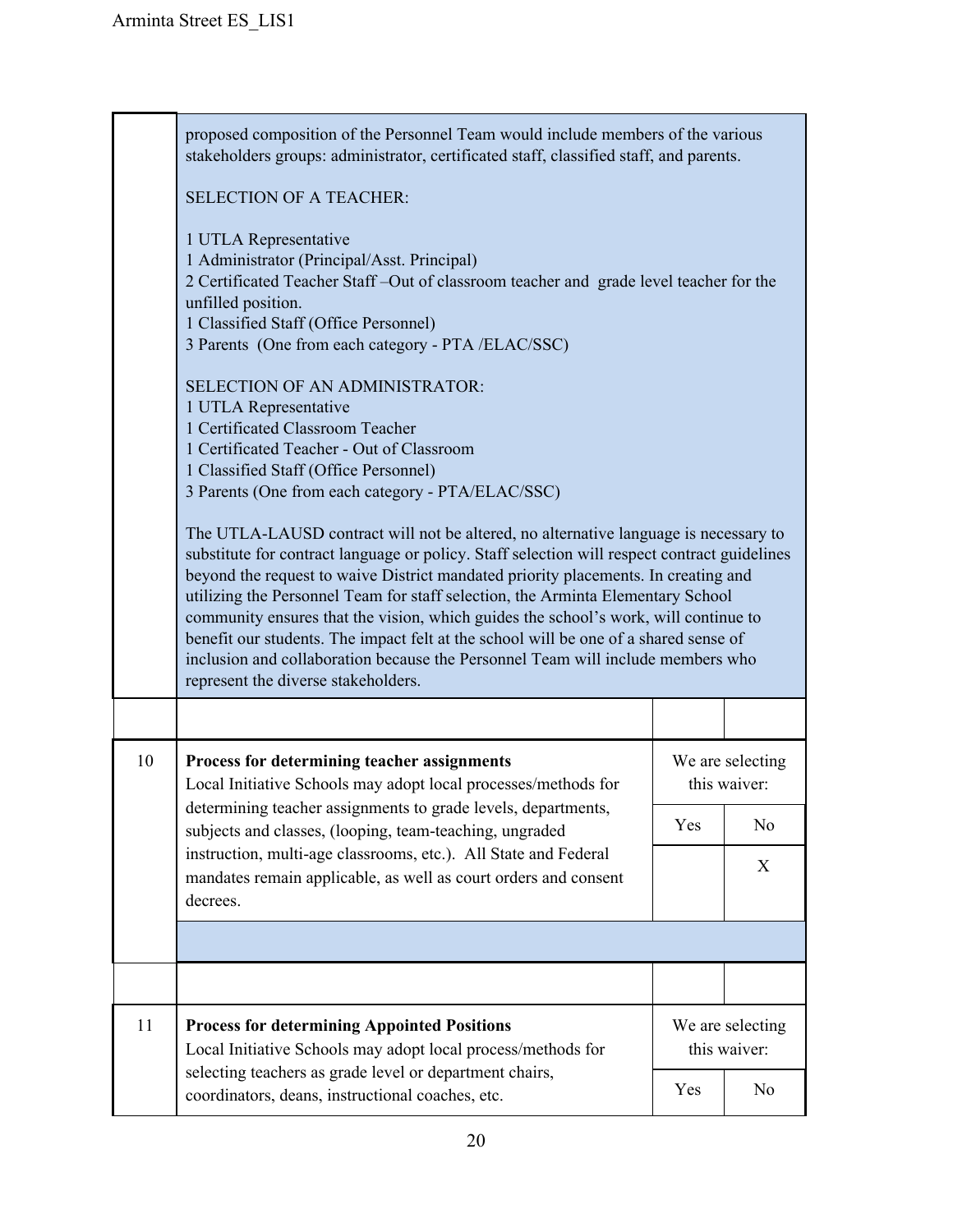|    |                                                                                                                                                                                                                                  |                                  | X                                |
|----|----------------------------------------------------------------------------------------------------------------------------------------------------------------------------------------------------------------------------------|----------------------------------|----------------------------------|
|    |                                                                                                                                                                                                                                  |                                  |                                  |
|    |                                                                                                                                                                                                                                  |                                  |                                  |
| 12 | <b>School Discipline Guidelines</b><br>School's student discipline guidelines and code of student<br>conduct, aligned with District-wide standards and rules governing<br>student conduct, suspension, expulsions and transfers. | We are selecting<br>this waiver: |                                  |
|    |                                                                                                                                                                                                                                  | Yes                              | N <sub>0</sub>                   |
|    |                                                                                                                                                                                                                                  |                                  | X                                |
|    |                                                                                                                                                                                                                                  |                                  |                                  |
|    |                                                                                                                                                                                                                                  |                                  |                                  |
| 13 | <b>Health and Safety Matters</b><br>Local Initiative Schools have the freedom to create alternate<br>approaches to school health and safety matters.                                                                             | We are selecting<br>this waiver: |                                  |
|    |                                                                                                                                                                                                                                  | Yes                              | N <sub>0</sub>                   |
|    |                                                                                                                                                                                                                                  |                                  | X                                |
|    |                                                                                                                                                                                                                                  |                                  |                                  |
|    |                                                                                                                                                                                                                                  |                                  |                                  |
| 14 | <b>Separate Waiver Plans</b><br>Local Initiative School's adoption of separate waiver plans such as                                                                                                                              | We are selecting<br>this waiver: |                                  |
|    | Pilot program (but subject to that program's RFP, Pilot Steering<br>Committee review/approval process, and Pilot voting                                                                                                          |                                  | N <sub>0</sub>                   |
|    | requirements), or ESBMM Program (but subject to that program's<br>requirements)—in both cases subject to the dispute resolution<br>process in Section V below, regarding denials of program<br>approvals or other disputes.      |                                  | X                                |
|    |                                                                                                                                                                                                                                  |                                  |                                  |
|    |                                                                                                                                                                                                                                  |                                  |                                  |
| 15 | <b>Additional Waivers</b><br>Local Initiative Schools may request local authority waivers in                                                                                                                                     |                                  | We are selecting<br>this waiver: |
|    | addition to those described above. Such additional waivers would,<br>however, require separate consideration and approval from both<br>the District and UTLA before becoming effective. Identify the                             | Yes                              | N <sub>0</sub>                   |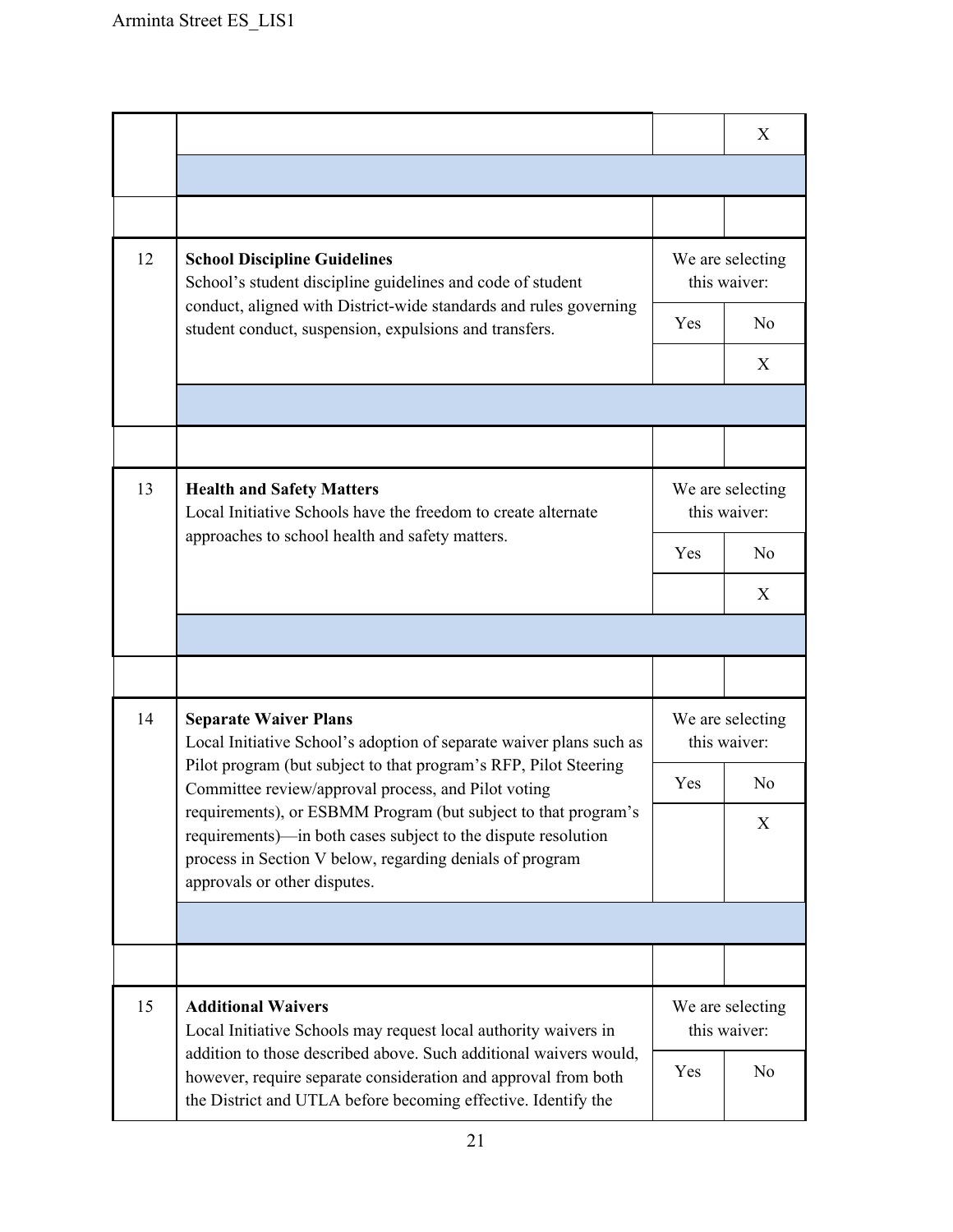| additional waivers necessary to support and ensure the successful<br>implementation of the school plan. Please contact LOOC at 213<br>241-8700 if selecting additional waivers. | Х |
|---------------------------------------------------------------------------------------------------------------------------------------------------------------------------------|---|
|                                                                                                                                                                                 |   |
|                                                                                                                                                                                 |   |

#### **Rationale for Autonomous Model Chosen**

Arminta students are magnet-bound! 95% of all Arminta students will continue on to their newlyreorganized Sun Valley Magnet. Sun Valley has chosen to offer three department options within the engineering domain. Our goal is to provide our students the education they need to be successful in the engineering magnet environment.

For the past two years we have been strengthening our involvement and articulation with the middle school staff, and look forward to serving as a true feeder school in the years to come. Our bell schedule allows us to engage more with the magnet staff at their location. Staffing autonomy provides us with the means to develop a staff with the same vision and determination to see our students succeed in a demanding environment. Professional development autonomy frees us up to begin the transformation of our traditional academic structure to a full STEAM program.

As a staff we realize the importance of shifting our focus to the NGSS (and soon to come NCSS). The experience of past graduates entering middle school prompted us to do more than we have in the past to serve the needs of our students. Currently, the need in our community is to provide quality science, engineering, and technology education, and our staff has embraced the vision of regrouping, retraining, and stepping beyond the expectations of mandates.

While we foresee the addition of additional waivers in the years to follow; we also realize our limitations and choose to start small and develop excellence, rather than mediocrity in our new vision. The coming year will be one of teacher education, as we pilot, review, and revise lessons, projects, and build community partnerships.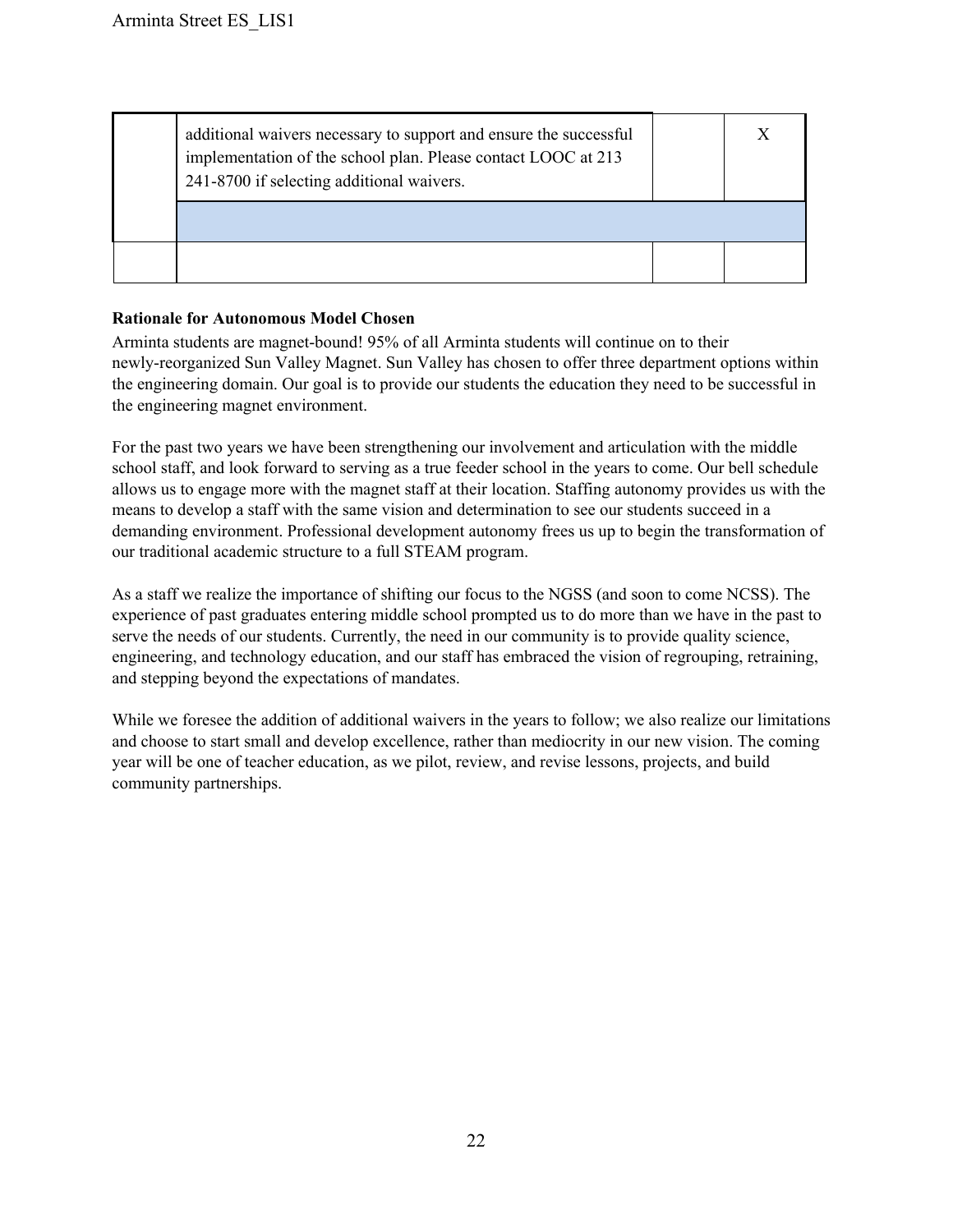## <span id="page-23-0"></span>**III Implementation**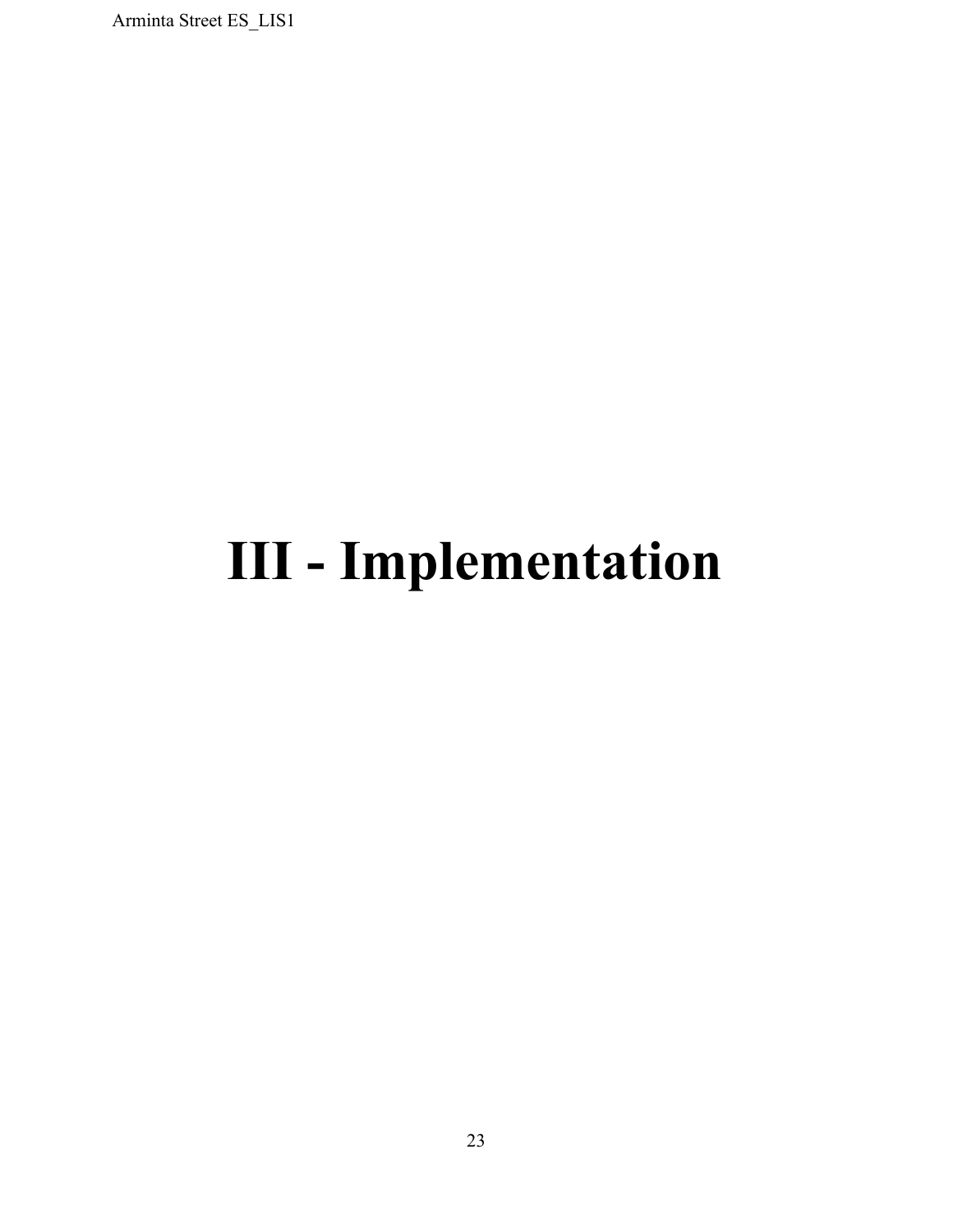| YEAR ONE TIMELINE: 2016-2017                                                                                    |                                                                                                                                                                                                                     |                                                                                                                                                                             |                                                                                                                                                                             |
|-----------------------------------------------------------------------------------------------------------------|---------------------------------------------------------------------------------------------------------------------------------------------------------------------------------------------------------------------|-----------------------------------------------------------------------------------------------------------------------------------------------------------------------------|-----------------------------------------------------------------------------------------------------------------------------------------------------------------------------|
|                                                                                                                 | <b>PROPOSAL</b><br><b>ELEMENT:</b><br>Waiver #5<br><b>Local Schedule and</b><br><b>Strategies</b>                                                                                                                   | <b>PROPOSAL</b><br><b>ELEMENT:</b><br>Waiver #7<br><b>Professional</b><br>Development                                                                                       | <b>PROPOSAL</b><br><b>ELEMENT:</b><br>Waiver #9<br><b>Mutual Consent</b>                                                                                                    |
| <b>RESPONSIBILITY</b><br>Who will lead the<br>implementation of<br>this element?                                | UTLA Chapter Chair,<br><b>UTLA Chapter</b><br>Members, English<br>Language Advisory<br>Council, School Site<br>Council, Principal                                                                                   | Leadership Team and<br><b>UTLA Chapter</b><br>Members.                                                                                                                      | Personnel<br>Selection Team and<br>Principal or<br>designee                                                                                                                 |
| <b>RESOURCES</b><br>What resources are<br>needed for<br>successful<br>implementation?                           | Time for research,<br>dialogue, and<br>discussion regarding<br>bell schedule options to<br>fulfill state required<br>instructional minutes<br>and UTLA contractual<br>teacher obligations, and<br>reduce class size | Additional time and<br>monies to facilitate<br>collaboration and<br>common planning.<br>Funding for additional<br>Common Core, NGSS,<br>and ELD Professional<br>Development | Ongoing professional<br>development for new<br>hires. In-house lead<br>teaching staff for core<br>curriculums.                                                              |
| <b>EVIDENCE OF</b><br><b>SUCCESS</b><br>How will you know<br>you are making<br>progress post<br>implementation? | Adoption of a bell<br>schedule which fulfills<br>state required<br>instructional minutes<br>and UTLA contractual<br>teacher obligations.                                                                            | <b>School Professional</b><br>Development plan,<br>agendas and related<br>documentation                                                                                     | Retention<br>of staff committed<br>to developing an<br>organic curriculum and<br>culture that best meets<br>the needs of Arminta<br>ES students, parents,<br>and community. |
| <b>EVALUATION</b><br><b>PROCESS</b><br>What mechanisms<br>will you use to<br>measure progress?                  | Analysis of student and<br><b>Master Schedules</b>                                                                                                                                                                  | Evaluative data will be<br>monitored on an<br>on-going basis by the<br><b>UTLA Chapter</b><br>Members, Leadership<br>Team, and Principal.                                   | Biannual<br>Self-Evaluation Survey<br>of all staff.                                                                                                                         |
|                                                                                                                 |                                                                                                                                                                                                                     |                                                                                                                                                                             |                                                                                                                                                                             |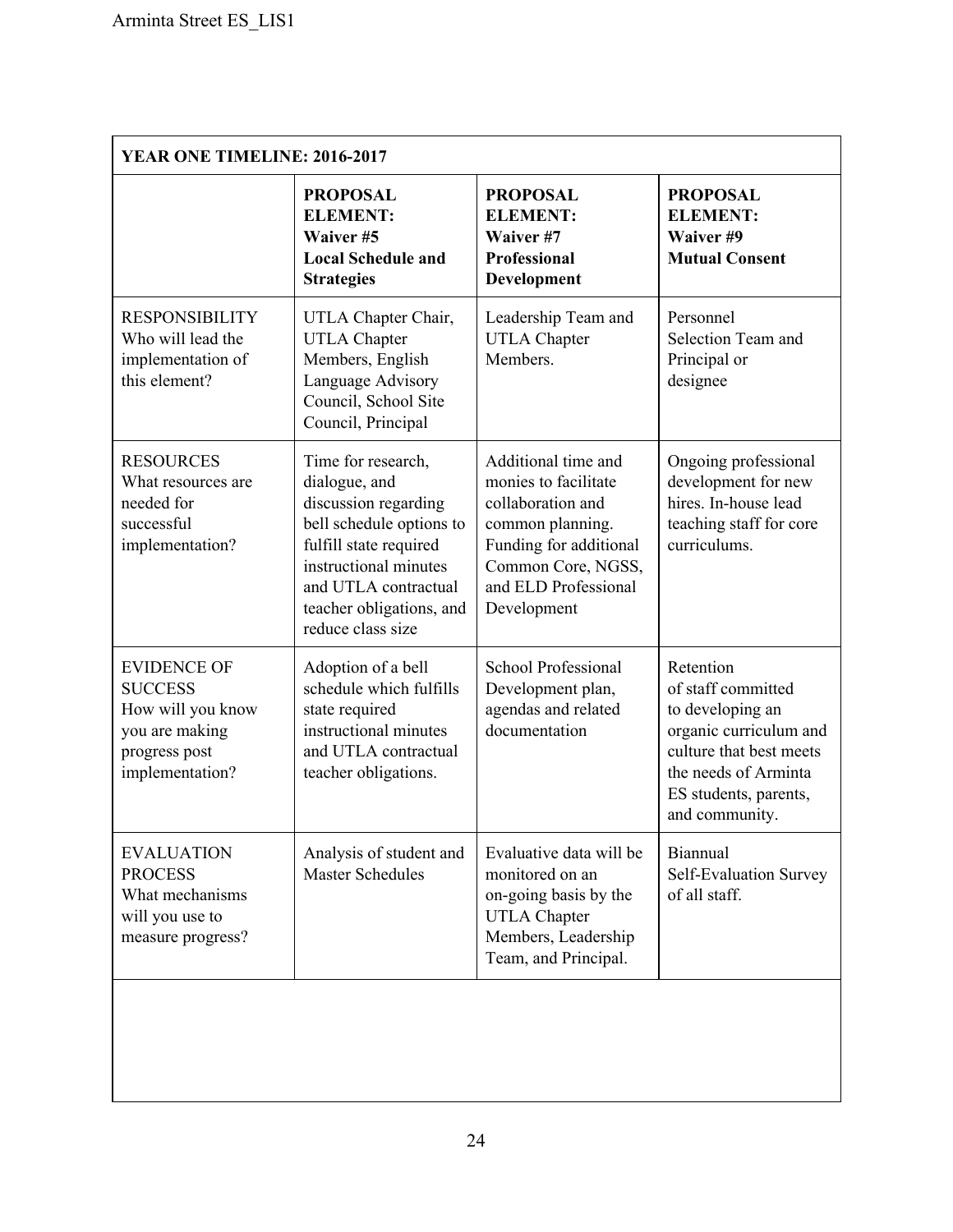| YEAR TWO AND THREE TIMELINE: 2017-2019                                                                          |                                                                                                                                                                                                                     |                                                                                                                                                                                                                                                           |                                                                                                                                                                                        |
|-----------------------------------------------------------------------------------------------------------------|---------------------------------------------------------------------------------------------------------------------------------------------------------------------------------------------------------------------|-----------------------------------------------------------------------------------------------------------------------------------------------------------------------------------------------------------------------------------------------------------|----------------------------------------------------------------------------------------------------------------------------------------------------------------------------------------|
|                                                                                                                 | <b>PROPOSAL</b><br><b>ELEMENT:</b><br>Waiver #5<br><b>Local Schedule and</b><br><b>Strategies</b>                                                                                                                   | <b>PROPOSAL</b><br><b>ELEMENT:</b><br>Waiver #7<br>Professional<br>Development                                                                                                                                                                            | <b>PROPOSAL</b><br><b>ELEMENT:</b><br>Waiver #9<br><b>Mutual Consent</b>                                                                                                               |
| <b>RESPONSIBILITY</b><br>Who will lead the<br>implementation of<br>this element?                                | UTLA Chapter Chair,<br><b>UTLA Chapter</b><br>Members, English<br>Language Advisory<br>Council, School Site<br>Council, Principal                                                                                   | Leadership Team and<br><b>UTLA Chapter</b><br>Members,<br>Departmentalized Core<br>Curriculum Lead<br>Teachers                                                                                                                                            | Personnel<br>Selection Team and<br>Principal or<br>designee                                                                                                                            |
| <b>RESOURCES</b><br>What resources are<br>needed for<br>successful<br>implementation?                           | Time for research,<br>dialogue, and<br>discussion regarding<br>bell schedule options to<br>fulfill state required<br>instructional minutes<br>and UTLA contractual<br>teacher obligations, and<br>reduce class size | Additional time and<br>monies to facilitate<br>collaboration and<br>common planning.<br>Funding for additional<br>Common Core, NGSS,<br>and ELD Professional<br>Development. On-site<br>trainers to lead and<br>model concepts,<br>strategies, and tools. | Ongoing professional<br>development for new<br>hires from our<br>departmentalized<br>professional<br>development teams.                                                                |
| <b>EVIDENCE OF</b><br><b>SUCCESS</b><br>How will you know<br>you are making<br>progress post<br>implementation? | Adoption of a bell<br>schedule which fulfills<br>state required<br>instructional minutes<br>and UTLA contractual<br>teacher obligations.                                                                            | School Professional<br>Development plan,<br>agendas and related<br>documentation.<br>Implementation and<br>transfer of key concepts<br>from PD into classroom<br>practice.                                                                                | Retention and growth<br>in staff committed<br>to developing an<br>organic curriculum and<br>culture that best meets<br>the needs of Arminta<br>ES students, parents,<br>and community. |
| <b>EVALUATION</b><br><b>PROCESS</b><br>What mechanisms<br>will you use to<br>measure progress?                  | On-going analysis of<br>student and Master<br>Schedules                                                                                                                                                             | Evaluative data will be<br>monitored on an<br>on-going basis by the<br><b>UTLA Chapter</b><br>Members, Leadership<br>Team, and Principal.                                                                                                                 | Biannual<br>Self-Evaluation Survey<br>of all staff.                                                                                                                                    |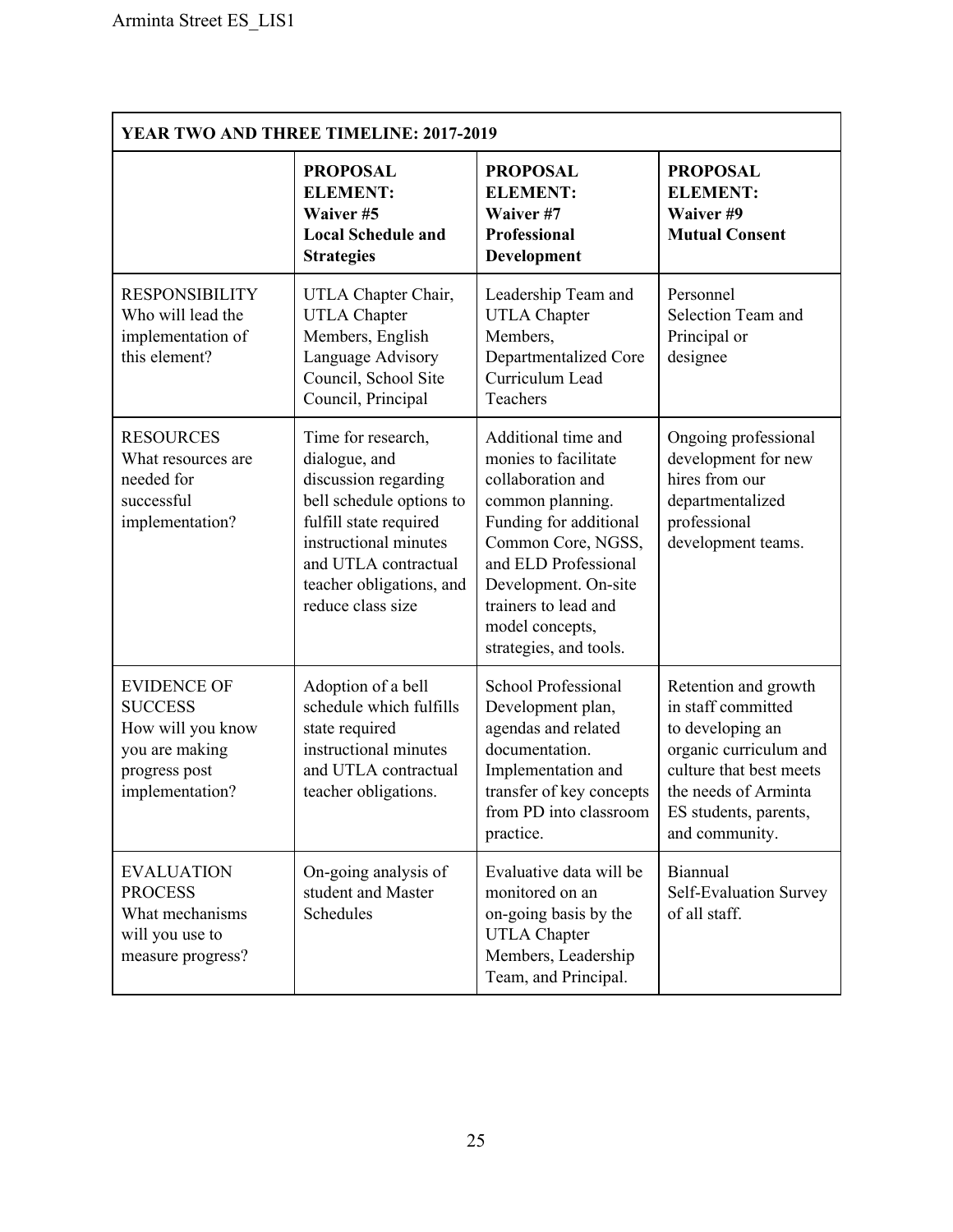$\mathbf l$ 

<span id="page-26-0"></span>

| <b>Detail of Implementation Past, Present, and Future</b> |                                                                                               |  |
|-----------------------------------------------------------|-----------------------------------------------------------------------------------------------|--|
| <b>July 2011</b>                                          | K-3 - Rotating in Humanities, Science, and<br>Physical Education                              |  |
| <b>July 2012</b>                                          | Pilot Year 1 - Multi-grade Science and<br>Technology Class (MSAT)                             |  |
| <b>July 2013</b>                                          | MSAT Year 2 - Class to loop 4th grade students<br>(with parent consent) into MSAT 5th grade   |  |
|                                                           | Grades 3-5 - Implement "Notice & Note" using<br>Core Literature bought with Common Core Funds |  |
| <b>July 2014</b>                                          | Implemented Waiver #5 (Schedules & Strategies)                                                |  |
| June 13, 2015                                             | UTLA Chapter Chair & GATE Coordinator to<br><b>LOOC</b> Workshops                             |  |
| <b>July 2015</b>                                          | Implemented Waiver #9 (Mutual Consent)                                                        |  |
| July 2015 - June 2016                                     | Weekly Instructional Support Team Meetings                                                    |  |
| August 17, 2015                                           | Kinder Orientation/Grade Level Vision for<br>2015-2016/Opening Bulletin                       |  |
| August 17, 2015                                           | LOOC Workshop Attendees + Principal Meeting<br>to Discuss Options                             |  |
| August 18, 2015                                           | Grade Level Planning/Unpacking the Standards                                                  |  |
| August 21, 2015                                           | Staff vote to pursue L.I.S. proposal/Grade Level<br>Planning                                  |  |
| August 21, 2015                                           | PTA Meeting<br>(monthly from here on)                                                         |  |
| August 25, 2015                                           | <b>Classroom Environment</b>                                                                  |  |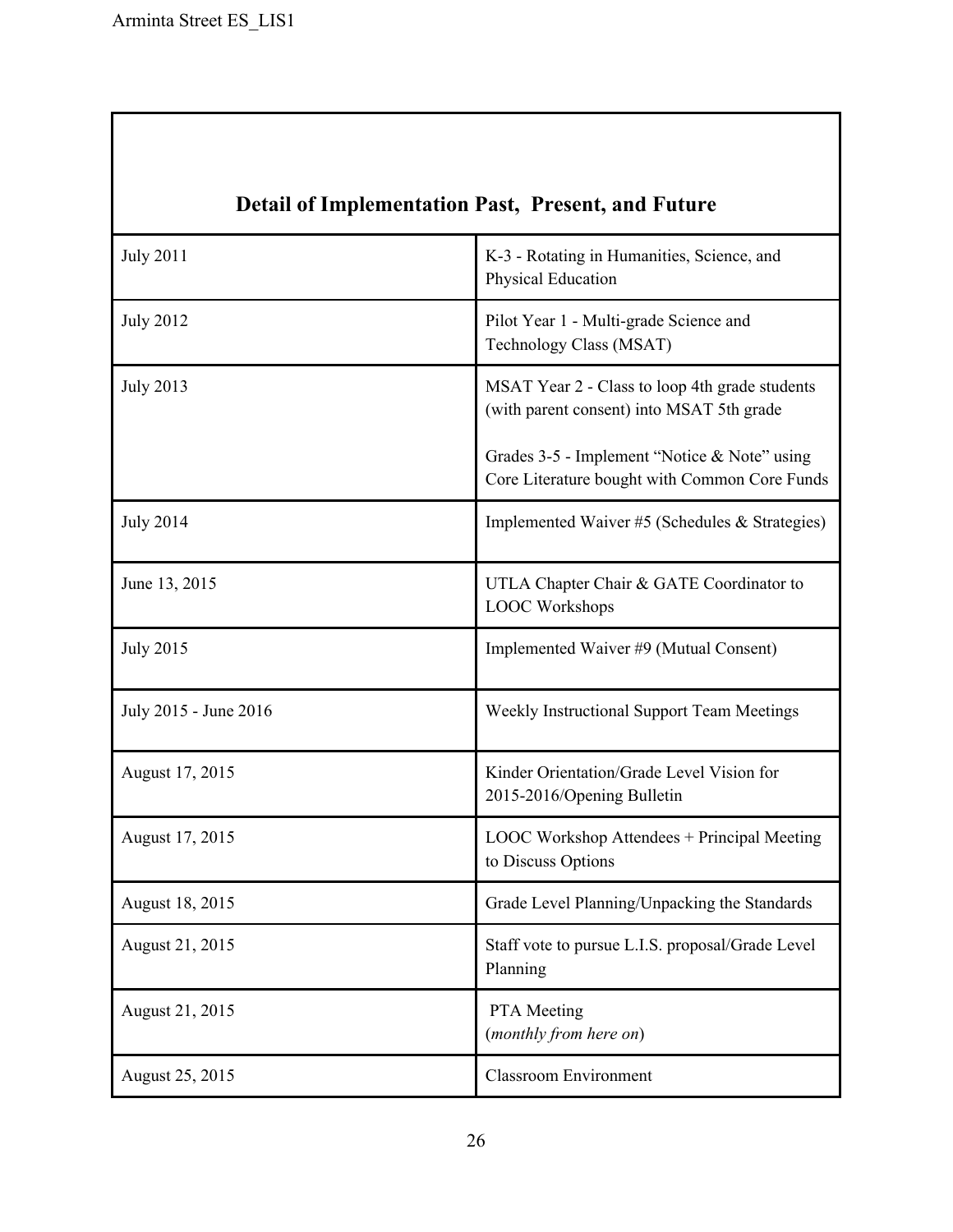| August 25, 2015    | Parent Orientation (ELAC/SSC/PTA)/Back to<br>School Night                       |
|--------------------|---------------------------------------------------------------------------------|
| August 27, 2015    | L.I.S. Design Team Organized                                                    |
| August 31, 2015    | PTA Meeting #1                                                                  |
| September 1, 2015  | New ELD Standards and Lesson Planning<br>Implications<br>-Grade Level Planning  |
| September 2, 2015  | L.I.S. Design Team Meeting - Proposal<br>Delegations                            |
| September 2, 2015  | ELAC & SSC Elections                                                            |
| September 9, 2015  | Literacy Night                                                                  |
| September 15, 2015 | ST Math/Data Analysis-Leadership                                                |
| September 16, 2015 | Volunteer Meeting in the Parent Center                                          |
| September 17, 2015 | <b>ELAC</b> Meeting                                                             |
| September 17, 2015 | L.I.S. Design Team Meeting - Vision & Mission                                   |
| September 17, 2015 | <b>SSC</b> Meeting                                                              |
| September 18, 2015 | <b>Annual Title I Meeting</b>                                                   |
| September 21, 2015 | L.I.S. Design Team Meeting - Prepare Staff<br>Survey                            |
| September 22, 2015 | Grade Level Planning/L.I.S. Waiver<br>Survey/CCSS Alignment in Math             |
| September 24, 2015 | Volunteer Meeting in Parent Center                                              |
| September 25, 2015 | L.I.S. Design Team Meeting - Rationale for<br>Waivers/School Culture & Climate  |
| September 28, 2015 | L.I.S. Design Team Meeting - Finalize Proposal                                  |
| September 28, 2015 | <b>Fall Festival Volunteer Meeting</b><br>PTA Meeting - Discuss L.I.S. Proposal |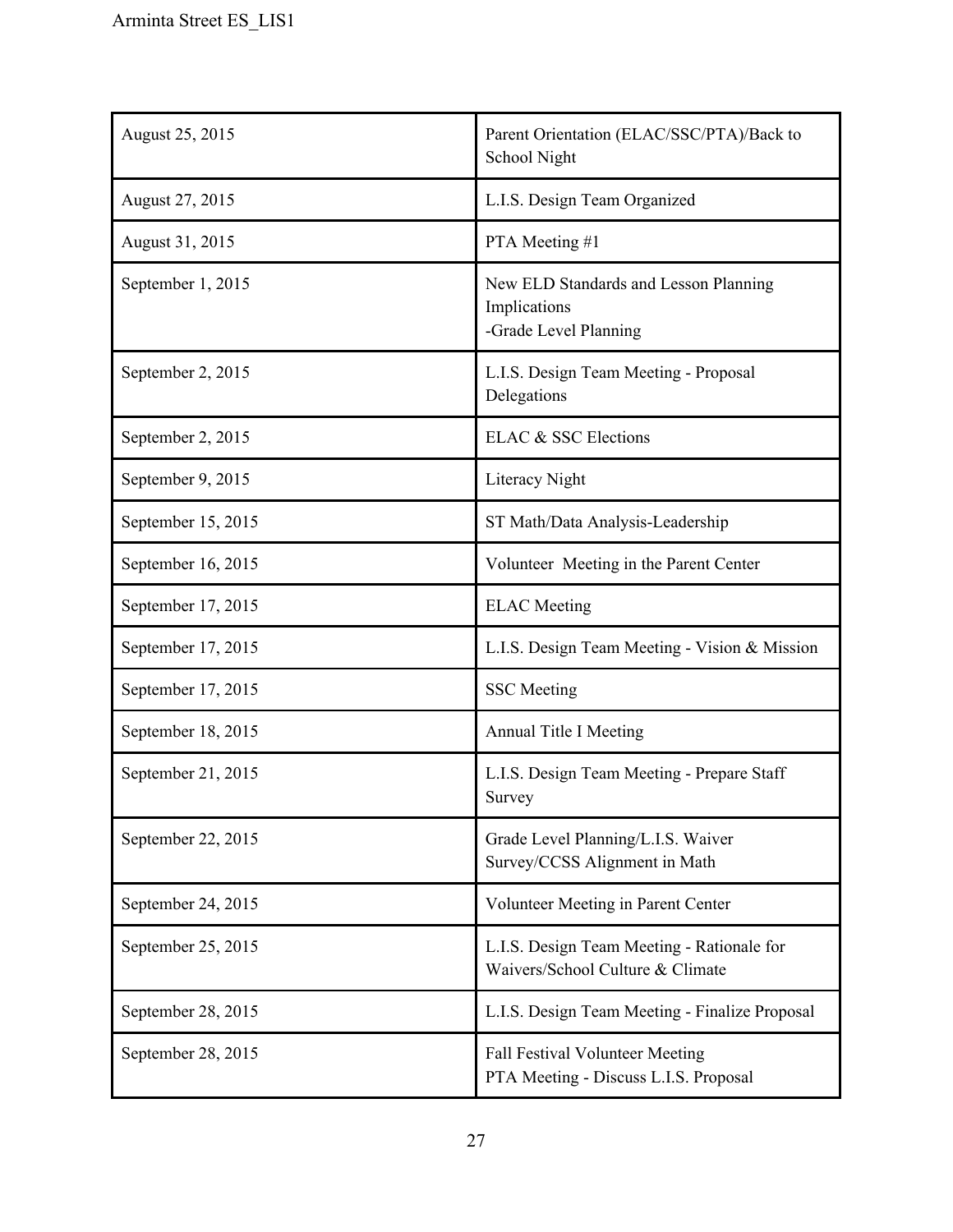| September 29, 2015 | <b>Fall Festival Volunteer Meeting</b><br>My Math/Technology Capabilities-Grade Level<br>Planning |
|--------------------|---------------------------------------------------------------------------------------------------|
| October 5, 2015    | L.I.S. Design Team Meeting - Staff Feedback &<br>Formatting                                       |
| October 6, 2015    | Discussion Techniques/Engagement & Academic<br>Language                                           |
| October 7, 2015    | Language Appraisal Team Meeting (monthly from<br>here on)                                         |
| October 8, 2015    | Emotional Intelligence Workshop                                                                   |
| October 13, 2015   | <b>Grade Level Articulation</b>                                                                   |
| October 14, 2015   | L.I.S. Design Team - Finalize L.I.S. Proposal &<br>Submit                                         |
| October 15, 2015   | Submit L.I.S. Proposal                                                                            |
| October 15, 2015   | SSC Meeting                                                                                       |
| October 15, 2015   | <b>ELAC</b> Meeting                                                                               |
| October 16, 2015   | Cup of Coffee with the Principal                                                                  |
| October 20, 2015   | Grade Level Planning/CCSS Alignment in ELA                                                        |
| October 22, 2015   | Library Resources Workshop                                                                        |
| October 27, 2015   | Math Data Analysis-Leadership                                                                     |
| November 3, 2015   | CCSS Expository Writing/Backwards Planning/<br>Non-Negotiables Part I                             |
| November 10, 2015  | Grade Level Planning-ELA Data Analysis                                                            |
| December 1, 2015   | Re-visit Notice & Note/Rigorous Reading key<br>strategies                                         |
| December 8, 2015   | Common Core Standards in Diverse Classrooms                                                       |
| December 15, 2015  | Grade Level Planning                                                                              |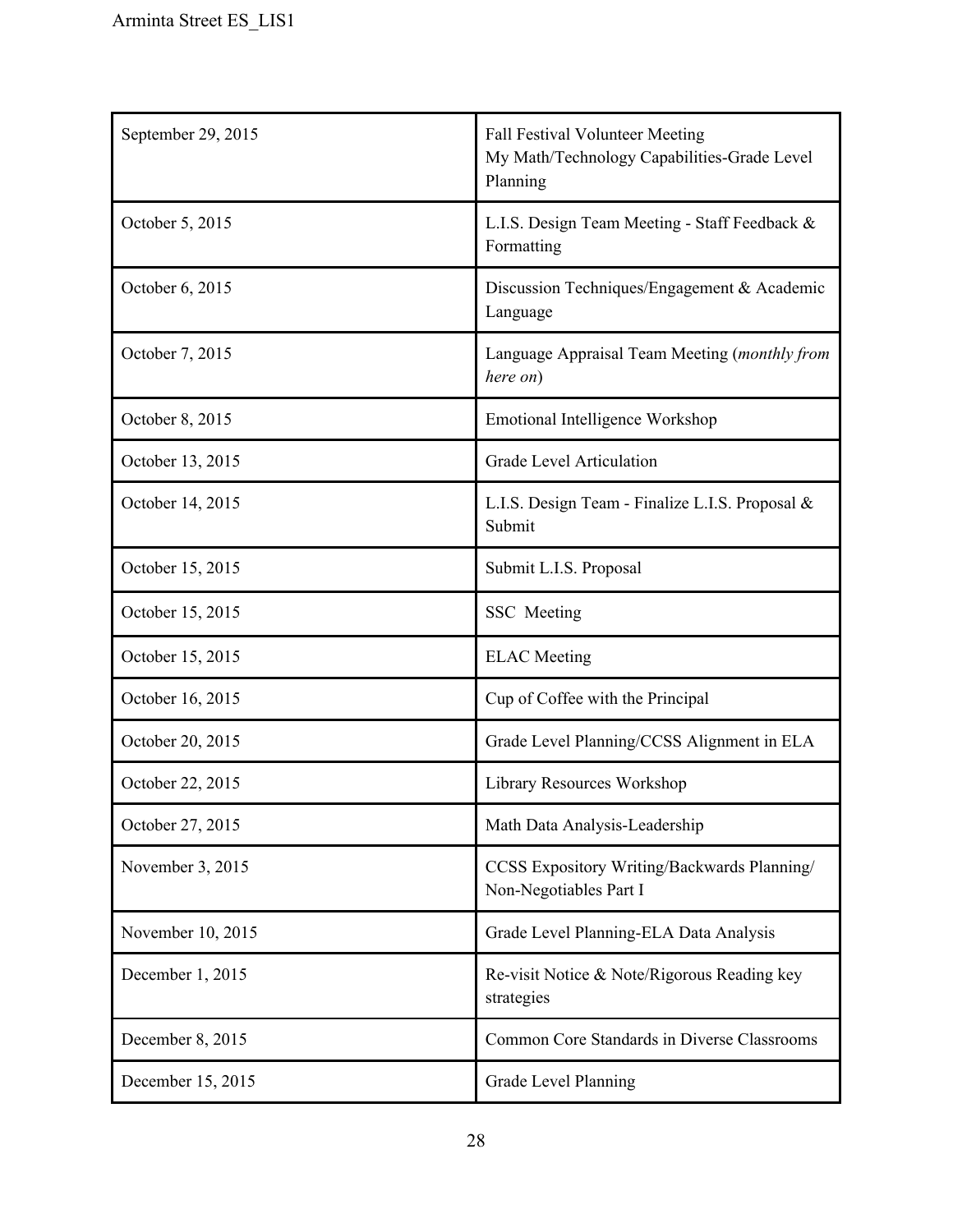| January 12, 2015      | Grade Level Meeting                                                                                                                                                          |
|-----------------------|------------------------------------------------------------------------------------------------------------------------------------------------------------------------------|
| January 19, 2015      | Writing Part II Non-Negotiables/Grade level<br>Meeting                                                                                                                       |
| January 26, 2016      | Notice and Note Non-Fiction                                                                                                                                                  |
| February 2, 2016      | Depth of Knowledge/Grade Level                                                                                                                                               |
| February 9, 2016      | <b>Next Generation Science Standards Overview</b>                                                                                                                            |
| February 12, 2016     | Analyze Language Arts Interim<br>Assessments/Grade Level                                                                                                                     |
| February 23, 2016     | Analyze Math Interim Assessments                                                                                                                                             |
| March 2016            | Anticipating L.I.S. Approval                                                                                                                                                 |
| March-May 2015        | Professional Development (tbd - based on L.I.S.<br>Approval)                                                                                                                 |
|                       | <b>Staff and Parent Talent Surveys</b>                                                                                                                                       |
|                       | Research alternative curriculum models and<br>supplements. Stakeholders vote on curriculum<br>direction and professional development and<br>training needed by all involved. |
| March 2016/April 2016 | Brochure Design for Arminta Re-Vision                                                                                                                                        |
| April 2016            | Mass Mailing for Recruitment of Students                                                                                                                                     |
| May 2016              | Query staff and community for grant writing<br>team.                                                                                                                         |
| July 2016/June 2017   | Staff Development based on curriculum model<br>chosen.                                                                                                                       |
|                       | (tbd) Informational Parent Workshops/Meetings<br>with a L.I.S. Design Team Representative.                                                                                   |
|                       | Regular articulations between L.I.S. Design<br>Team, Leadership, PTA, and Sun Valley Magnet<br>Coordinator to determine next steps.                                          |
|                       | (tbd) Apply for waivers 2,3, and 4 if all<br>stakeholders are prepared to advance to the next<br>phase.                                                                      |